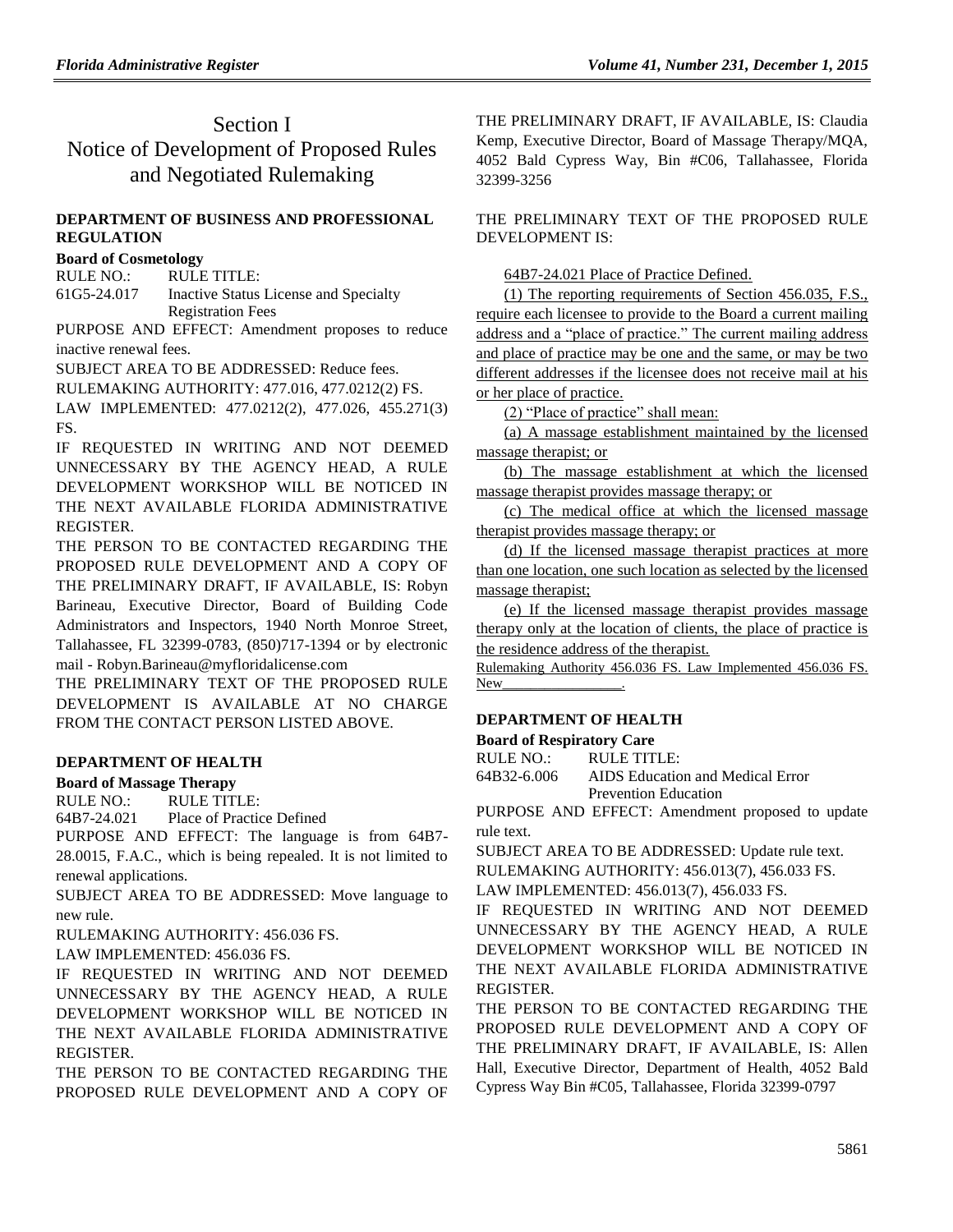THE PRELIMINARY TEXT OF THE PROPOSED RULE DEVELOPMENT IS AVAILABLE AT NO CHARGE FROM THE CONTACT PERSON LISTED ABOVE.

# Section II Proposed Rules

# **[DEPARTMENT OF AGRICULTURE AND CONSUMER](https://www.flrules.org/gateway/department.asp?id=5)  [SERVICES](https://www.flrules.org/gateway/department.asp?id=5)**

# **[Division of Plant Industry](https://www.flrules.org/gateway/organization.asp?id=162)**

RULE NO.: RULE TITLE:

[5B-63.001](https://www.flrules.org/gateway/ruleNo.asp?id=5B-63.001) Citrus Health Response Program

PURPOSE AND EFFECT: The purpose is to establish regulatory activities for movement and quarantine of citrus plants and put into effect compliance agreements for various pests and diseases of concern.

SUMMARY: This amendment will update referenced material used to regulate the movement of citrus in areas where quarantine is in place.

SUMMARY OF STATEMENT OF ESTIMATED REGULATORY COSTS AND LEGISLATIVE RATIFICATION: The Agency has determined that this will not have an adverse impact on small business or likely increase directly or indirectly regulatory costs in excess of \$200,000 in the aggregate within one year after the implementation of the rule. A SERC has not been prepared by the Agency.

The Agency has determined that the proposed rule is not expected to require legislative ratification based on the statement of estimated regulatory costs or if no SERC is required, the information expressly relied upon and described herein: The Department's economic analysis of the adverse impact or potential regulatory costs of the proposed rule did not exceed any of the criteria established in Section 120.541(2)(a), Florida Statutes. As part of this analysis, the Department relied upon current regulatory activities being conducted by the department and found no increased costs or fees being placed upon the harvesters, growers, packers or processors by the amendments for this rule. Additionally, no interested party submitted additional information regarding the economic impact.

Any person who wishes to provide information regarding a statement of estimated regulatory costs, or provide a proposal for a lower cost regulatory alternative must do so in writing within 21 days of this notice.

RULEMAKING AUTHORITY: [570.07\(21\),](https://www.flrules.org/gateway/statute.asp?id=570.07(21))(23), [581.031\(1\),](https://www.flrules.org/gateway/statute.asp?id=%20581.031(1))(4),(5)[, 581.091\(1\),](https://www.flrules.org/gateway/statute.asp?id=%20581.091(1)) [581.101\(1\),](https://www.flrules.org/gateway/statute.asp?id=%20581.101(1)) [581.184](https://www.flrules.org/gateway/statute.asp?id=%20581.184) FS. LAW IMPLEMENTED: [570.07\(2\),](https://www.flrules.org/gateway/statute.asp?id=570.07(2))(13),(21), [581.031\(6\),](https://www.flrules.org/gateway/statute.asp?id=%20581.031(6))(7),(9),(15),(17), [581.031,](https://www.flrules.org/gateway/statute.asp?id=%20581.031) [581.101,](https://www.flrules.org/gateway/statute.asp?id=%20581.101) [581.131,](https://www.flrules.org/gateway/statute.asp?id=%20581.131) [581.141,](https://www.flrules.org/gateway/statute.asp?id=%20581.141) [518.184,](https://www.flrules.org/gateway/statute.asp?id=%20518.184) [581.211](https://www.flrules.org/gateway/statute.asp?id=%20581.211) FS.

IF REQUESTED WITHIN 21 DAYS OF THE DATE OF THIS NOTICE, A HEARING WILL BE SCHEDULED AND ANNOUNCED IN THE FAR.

THE PERSON TO BE CONTACTED REGARDING THE PROPOSED RULE IS: Dr. Greg Hodges, Asst. Director, Division of Plant Industry; PO Box 147100; Gainesville, FL 32614-7100

# THE FULL TEXT OF THE PROPOSED RULE IS:

5B-63.001 Citrus Health Response Program.

(1) Definitions. For the purpose of this rule, the definitions in Section 581.011, F.S., and the following definitions shall apply:

(a) Approved decontaminants. Products verified as effective by the Department and capable of decontaminating equipment and personnel of citrus black spot, citrus canker, or other diseases of regulatory significance. that have been verified effective by the Department.

(b) Asian citrus psyllid. The insect known as the Asian citrus psyllid, Diaphorina citri Kuwayama, classified in the order Homoptera, fFamily Psyllidae, and all of its life stages.

(c) Budwood facility or citrus nursery. A geographically distinct location where citrus nursery stock is produced for wholesale or retail sale, is held for movement to another location or is used within a citrus grove, or where citrus trees are maintained as sources of budwood or seed in order to propagate citrus nursery stock.

 $(d)$ ( $\leftrightarrow$ ) Citrus. All members and any hybrids of the family Rutaceae including any plants, plant parts, fruits, seeds and any other parts thereof.

(e) Citrus black spot. A fungal disease of citrus incited by the fungal organism *Guignardia citricarpa*.

(f)(d) Citrus canker. A bacterial disease of citrus incited by the organism *Xanthomonas citri* subsp. *citri Xanthomonas axonopodis* pv. *citri*, (formerly known as *Xanthomonas axonopodis campestris* pv. *citri*), Asian strain.

(g)(e) Citrus greening. A phloem-limited bacterial disease of citrus and citrus relatives incited by the organism *Candidatus Liberibacter asiaticus*, (also known as or huanglongbing, (also known as yellow dragon disease, or yellow shoot disease) that is vectored by *Diaphorina citri* and *Trioza erytreae*.

(h)(f) Commercial citrus grove. A solid set planting of 40 or more citrus trees, or any citrus planting from which fruit is marketed.

 $(i)(g)$  Exposed. Determined by the Delepartment to likely harbor citrus black spot or citrus canker bacteria, but not expressing visible symptoms, or determined by the department to likely harbor citrus greening bacteria or other citrus diseases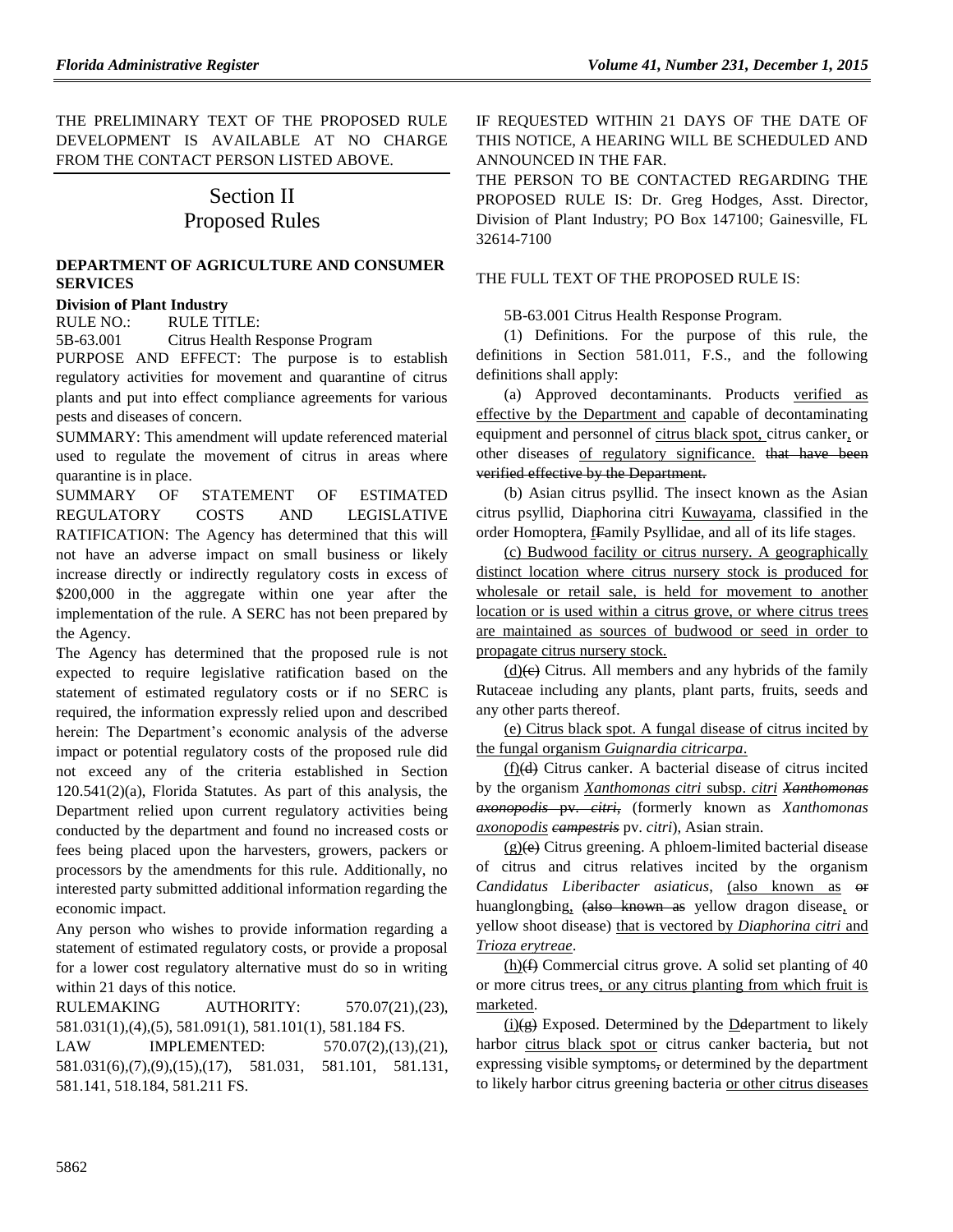of regulatory significance because of proximity to infected plants or infected vectors of the diseases psyllids.

 $(i)$ (h) Foundation tree. A citrus tree owned and maintained by the Ddepartment in accordance with Rule 5B-62.014, F.A.C. that is used for horticultural evaluation and to provide a source of budwood to nurseries, primarily for establishing scion and increase trees.

 $(k)(i)$  Infected. Citrus trees harboring citrus black spot fungi, citrus greening bacteria, or citrus canker bacteria and exhibiting visible symptoms of the disease or harboring citrus greening bacteria or other diseases of regulatory significance as confirmed by laboratory diagnostic tests conducted in laboratories approved by the Ddepartment or the USDA.

(l)(j) Regulated articles. Any article capable of transporting or harboring citrus black spot, citrus canker, citrus greening, or the Asian citrus psyllid.

(2) Purpose. The purpose of  $t$ This rule is enacted to manage the impact of citrus black spot, citrus canker, and citrus greening, and other diseases of regulatory significance in commercial citrus groves. To accomplish that purpose, this rule declares citrus black spot, citrus canker, citrus greening and the Asian citrus psyllid to be plant pests and nuisances, sets forth procedures for establishing quarantine areas, identifies regulated articles, sets forth procedures for decontaminating regulated articles, and regulates the movement of citrus nursery stock from pest-infested areas or those quarantined for citrus black spot, citrus greening, or the Asian citrus psyllid.

(3) Declaration of citrus black spot, citrus canker, citrus greening and the Asian citrus psyllid as plant pests. Pursuant to Section 581.031(6), F.S., citrus black spot, citrus canker, citrus greening and the Asian citrus psyllid are declared to be plant pests and nuisances capable of causing serious damage to citrus.

(4) Quarantine areas.

(a) The delimited areas Broward County, Martin County, Miami-Dade County, Monroe County, and Palm Beach County, in their entirety in the South Florida Citrus Black Spot Quarantine Zone Map are declared quarantined because of the presence of citrus black spot greening disease. The map of quarantined areas is incorporated herein and may be found online at http://www.flrules.org/Gateway/reference.

(b) Other areas around a site where an infestation of citrus black spot greening is known to occur will also be quarantined. The geographical boundaries of the quarantine area will be based on the potential of citrus black spot greening being present and will encompass an area around a citrus black spot greening infected site of approximately three six square miles. Affected businesses or residents will be notified in writing unless too numerous to contact individually. In those cases, the quarantine area will be

published in a major newspaper of general distribution in each area affected and through other appropriate media.

(c) The entire state of Florida is under a federal quarantine for citrus canker, citrus greening and the Asian citrus psyllid.

(5) Hosts of citrus black spot, citrus canker, citrus greening and the hosts of Asian citrus psyllid as listed below are regulated articles and will be subject to the provisions of this rule.

(a) Hosts of citrus black spot greening. All species of citrus in the subfamily Aurantioideae.

(b) Hosts of citrus canker. All species of citrus in the subfamily Aurantioideae.

(c) Hosts of citrus greening. All members and hybrids of the family Rutaceae.

(d) Hosts of the Asian citrus psyllid. All members and hybrids of the family Rutaceae.

1. Aeglopsis chevalieri (Chevalier's aeglopsis)

2. Balsamocitrus dawei (Uganda powder-flask)

3. Calodendrum capensis Thunb. (Cape chestnut)

4. X Citrofortunella microcarpa (calamondin)

5. X Citroncirus webberi (citrange)

6. Citrus spp. (orange, grapefruit, tangerine, etc.)

7. Clausena indica (clausena)

8. Clausena lansium (wampee, wampi)

9. Fortunella spp. (kumquat)

10. Limonia acidissima (Indian wood-apple)

11. Microcitrus australasica (finger-lime)

12. Murraya koenigii (curry-leaf)

13. Murraya paniculata (orange-jasmine)

14. Poncirus trifoliata (trifoliate orange)

15. Severinia buxifolia (Chinese box-orange)

16. Swinglea glutinosa (tabog)

17. Toddalia lanceolata (toddalia)

18. Triphasia trifolia (trifoliate lime-berry)

(b) Hosts of Asian citrus psyllid only

1. Aegle marmelos (bael, Bengal quince)

2. Afraegle gabonensis (Gabon powder-flask)

3. Afraegle paniculata (Nigerian powder-flask)

4. Atalantia sp. (atalantia)

5. Citropsis gilletiana (Gillet's cherry-orange)

6. Citropsis schweinfurthii (African cherry-orange)

7. Clausena anisum-olens (anis)

8. Clausena excavata (clausena)

9. Eremocitrus glauca (Australian desert-lime)

10. Eremocitrus hybrid (desert-lime)

11. Merrillia caloxylon (flowering merrillia)

12. Microcitrus australis (Australian round-lime)

13. Microcitrus papuana (desert-lime)

14. X Microcitronella 'Sydney' (faustrimedin)

15. Naringi crenulata (naringi)

16. Pamburus missionis (pamburus)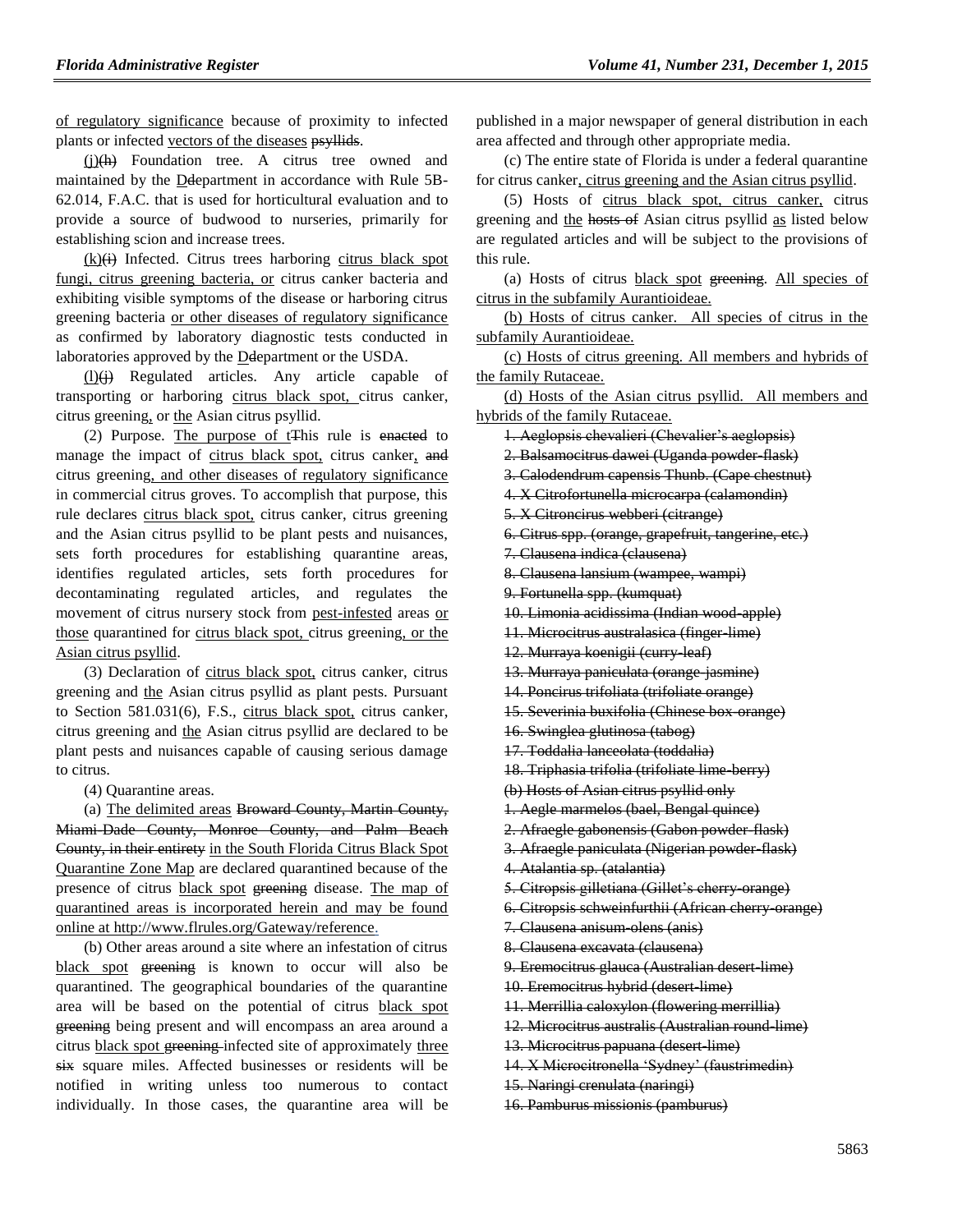17. Toddalia asiatica (orange-climber)

18. Vepris lanceolata (white ironwood)

19. Zanthoxylum fagara (wild-lime)

(c) Hosts of citrus canker. All species of citrus in the subfamily Aurantioideae.

(6) Movement of regulated articles from or through a quarantine area.

(a) The movement or planting of citrus black spot greening host plants as listed in paragraph  $(5)(a)$  from or within a citrus **black** spot greening quarantine area is prohibited unless produced in compliance with Rule Chapter 5B-62, F.A.C.

(b) The movement of citrus fruit by any means from a citrus black spot quarantine area must follow the below guidelines:

1. Be completely covered with no openings greater than 0.5 inches, with the exception of side and rear walls of trucks or trailers, which must be constructed of solid material or expanded metal with openings not to exceed 0.75 x 1-11/16 inches. If necessary, this maximum allowable opening may be attained by adding steel, hardware cloth, or a fabric lining from inside the trailer. Tarpaulins (tarps) made of any fabric with a weave of less than 0.5 inches are required to completely cover and secure all conveyances of quarantine citrus fruit or debris.

2. Each load of fruit must also be identified by issuing a serially numbered trip ticket with the following information: grove name, land owner or agent or lessee; harvester; license tag number; number of field boxes; grove block name; grower compliance agreement number; destination processor or packinghouse; and date of harvest. All trip tickets for loads from quarantined areas must have, "TARP," and the letter, "Q," written near the bottom of the ticket, unless a Limited Permit, FDACS 08156, Rev. 2/13 and incorporated herein, also accompanies the load. A sample Limited Permit may be found online via http://www.flrules.org/Gateway/reference.

3. Details for handling citrus fruit and plant debris regarding citrus black spot may be found in Federal Orders DA-2014-29, Expansion of Citrus Black Spot Regulated Area in Florida, June 3, 2014, and DA-2015-16, Expansion of Citrus Black Spot Regulated Area in South Florida, March 31, 2015, and in State regulations as detailed in paragraph (6). These federal orders may be obtained online via http://www.flrules.org/Gateway/reference.

(b) The movement of Asian citrus psyllid host plants that are not also hosts of citrus greening from a citrus greening quarantine area is prohibited unless treated under the supervision of the department and accompanied by an Asian citrus psyllid certificate (Temporary Certificate Of Inspection For Citrus Psyllid, DACS-08376, effective 10/05, and incorporated in this rule by reference) and provided they are not destined to a commercial citrus producing area outside of Florida. A copy of Temporary Certificate Of Inspection For Citrus Psyllid, DACS-08376, effective 10/05, may be obtained from the Citrus Health Response Program, 3027 Lake Alfred Road, Winter Haven, Florida 33881.

(c) The movement of citrus fruit from a citrus canker quarantine area is governed by USDA regulations contained in 7 CFR 301.75, Citrus Canker; Notice of Quarantine and Regulations, Edition 1-1-15. There are no restrictions on citrus fruit movement from citrus greening quarantine areas. This regulation is hereby incorporated by reference and a sample may be obtained online via http://www.flrules.org/Gateway/reference.

(d) Citrus fruit, leaves, plant material, and debris cleaned from trailers, packinghouses, and processing plants originating from a citrus black spot quarantine area must be incinerated or heat-treated at a minimum of 180 degrees for one hour, or buried in a Class I landfill and covered with soil at the end of each day that dumping occurs. Unless treated in accordance with this paragraph, quarantine citrus leaves, fruit, leaves, plant material, and debris may not be dumped in pastures as feed for livestock. Quarantine citrus waste may move under a Limited Permit, FDACS 08156, Rev. 2/13, or move selfregulated by a person or company operating under a valid Citrus Health Response Program compliance agreement. A record must be kept for the intrastate movement of regulated citrus fruit or plant debris as found in Schedule 12, Shipment Log Example, Rev. June 2015. Schedule 12 is hereby incorporated by reference and a copy may be obtained by writing to the Bureau of Pest Eradication and Control, 3027 Lake Alfred Road, Winter Haven, Florida 33881, or online via http://www.flrules.org/Gateway/reference.

(e) Non-quarantine citrus fruit, leaves, plant material, and debris originating from outside citrus black spot quarantine areas may be fed to livestock in State approved pastures if citrus material is handled and transported in compliance with the provisions of Federal Orders DA-2014-29, Expansion of Citrus Black Spot Regulated Area in Florida, June 3, 2014, DA-2015-16, Expansion of Citrus Black Spot Regulated Area in South Florida, March 31, 2015, and if the pasture owner has been issued a CHRP Citrus Waste Disposal Site Permit, FDACS 08126, Rev. 7/15. The CHRP Citrus Waste Disposal Site Permit is hereby incorporated by reference and a sample may be obtained online via http://www.flrules.org/Gateway/reference.

(f) A CHRP Citrus Waste Disposal Site Permit may be requested by contacting the Bureau of Pest Eradication and Control Regulatory Supervisor at (863) 298-3000 or writing to 3027 Lake Alfred Road, Winter Haven, Florida 33881. The Regulatory Supervisor will schedule a site survey and provide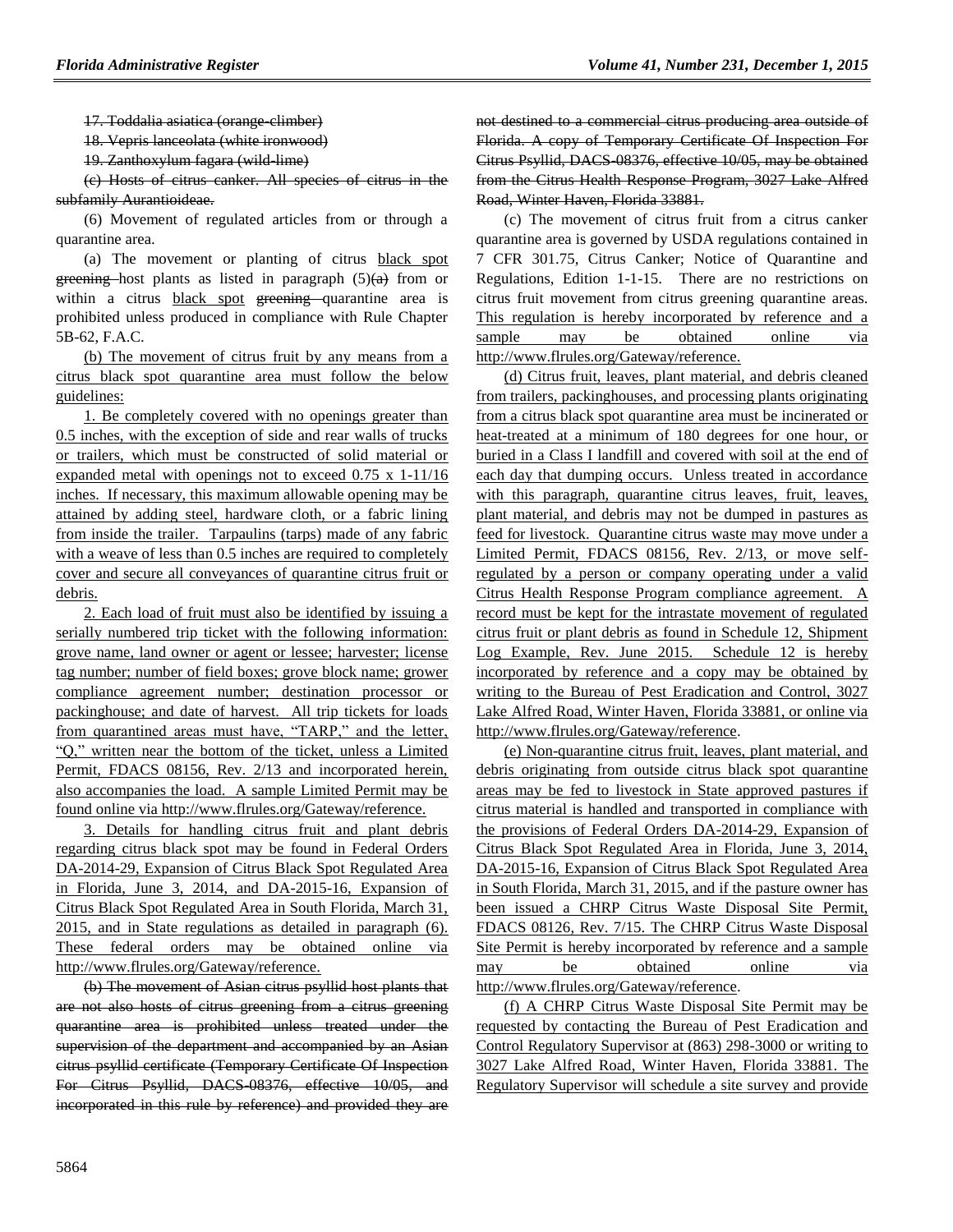a permit good for one year based on the following criteria being met:

1. Site must be outside the CBS Quarantine Area;

2. Site must be located at least one mile from any citrus nursery;

3. Site must be 1900 ft from the near citrus tree retailer, feral or dooryard citrus trees or citrus groves; and

4. Site must be re-inspected on an annual basis.

(7) Regulated Areas. A regulated area, not to exceed a radius of one mile, is hereby established around the perimeter of commercial citrus nurseries constructed on sites after April 1, 2006. A regulated area, not to exceed a radius of ten miles is hereby established around the perimeter of all sites on which foundation trees are maintained. The planting of citrus in these regulated areas is prohibited. Citrus plants within a regulated area that were planted prior to the establishment of the regulated area may remain unless they are determined to be infected or infested with citrus black spot, citrus canker, or citrus greening, or an exotic disease of citrus. The Ddepartment shall require the removal of infected or infested citrus, or citrus planted or citrus sprouted by natural means after the establishment of regulated areas. The property owner shall be responsible for the removal of such citrus. Notice of the removal of citrus trees, by immediate final order, shall be provided to the owner of the property on which such trees are located. An immediate final order issued by the department pursuant to this section shall notify the property owner that the citrus trees that are the subject of the immediate final order must be removed and destroyed unless the property owner, no later than 10 days after delivery of the immediate final order requests and obtains a stay of the immediate final order from the district court of appeal with jurisdiction to review such requests. The property owner shall not be required to seek a stay of the immediate final order by the department prior to seeking the stay from the district court of appeal.

(8) All citrus grove owners or their assigned representatives, caretakers, harvesters, haulers, packers, and processors must sign compliance agreements if personnel and equipment are exposed to citrus black spot quarantine trees or fruit and debris, and if participating in markets requiring preharvest inspections to receive harvesting permits that certify groves and fruit as free from citrus canker, citrus black spot, or other pests of regulatory concern. All growers and regulated companies must sign compliance agreements in order to meet Citrus Health Response Program standards and USDA/APHIS regulations.:

(a) Citrus Grower/Caretaker Compliance Agreement, FDACS-08316, Rev. 7/15, effective 2/07, and is hereby incorporated into this rule by reference and a sample. A copy of Citrus Grower/Caretaker Compliance Agreement, DACS-08316, effective 2/07, may be obtained from the Citrus Health

| Response Program, 3027 Lake Alfred Road, Winter Haven, |                  |  |        |     |
|--------------------------------------------------------|------------------|--|--------|-----|
| <del>Florida</del>                                     | <del>33881</del> |  | online | via |
| http://www.flrules.org/Gateway/reference.              |                  |  |        |     |

(b) Citrus Processor Compliance Agreement, FDACS-08356, Rev.  $7/15$  effective  $2/07$ , is hereby and incorporated into this rule by reference and a sample. A copy of Processor Compliance Agreement, DACS-08356, effective 2/07, may be obtained from the Citrus Health Response Program, 3027 Lake Alfred Road, Winter Haven, Florida 33881 online via http://www.flrules.org/Gateway/reference.

(c) Packinghouse Compliance Agreement, DACS-08358, effective 2/07, and incorporated into this rule by reference. A copy of Packinghouse Compliance Agreement, DACS-08358, effective 2/07, may be obtained from the Citrus Health Response Program, 3027 Lake Alfred Road, Winter Haven, Florida 33881.

(c)(d) Harvester/Hauler Handler Compliance Agreement, FDACS-08359, Rev. 7/15, effective 2/07, and is hereby incorporated into this rule by reference and a sample  $-A$  copy of Harvester/Handler Compliance Agreement, DACS-08359, effective 2/07, may be obtained from the Citrus Health Response Program, 3027 Lake Alfred Road, Winter Haven, Florida 33881 online via http://www.flrules.org/Gateway/reference. Fruit may not be harvested from a grove if a valid compliance agreement is not in place.

(d) Packinghouses are federally regulated as outlined in Attachment 3 of Federal Order DA-2014-29, Expansion of Citrus Black Spot Regulated Area in Florida, June 3, 2014. PPQ Form 519, Compliance Agreement Commercial Citrus Packing and/or Repacking, Rev. 5/07, must be signed by all citrus packers and re-packers. PPQ Form 519 is hereby incorporated by reference and a sample may be obtained online via http://www.flrules.org/Gateway/reference.

(e) Schedule 10, Information Resources, Rev. June 2015 effective 6/06, is hereby and incorporated into this rule by reference and a sample. A copy of Schedule 10, Information Resources, effective 6/06, may be obtained from the Citrus Health Response Program, 3027 Lake Alfred Road, Winter Haven, Florida 33881 online via http://www.flrules.org/Gateway/reference.

(f) Schedule 11, Approved Decontamination Products and Methods, Rev. June 2015 effective  $1/0$  -7, is hereby and incorporated into this rule by reference and a sample. A copy of Schedule 11, Approved Decontamination Products and Methods, effective  $1/07$ , may be obtained from the Citrus Health Response Program, 3027 Lake Alfred Road, Winter Haven, Florida 33881 online via http://www.flrules.org/Gateway/reference.

(9) Decontamination requirements. All citrus harvesters, intermediate handlers, grove owners, or caretakers, packers,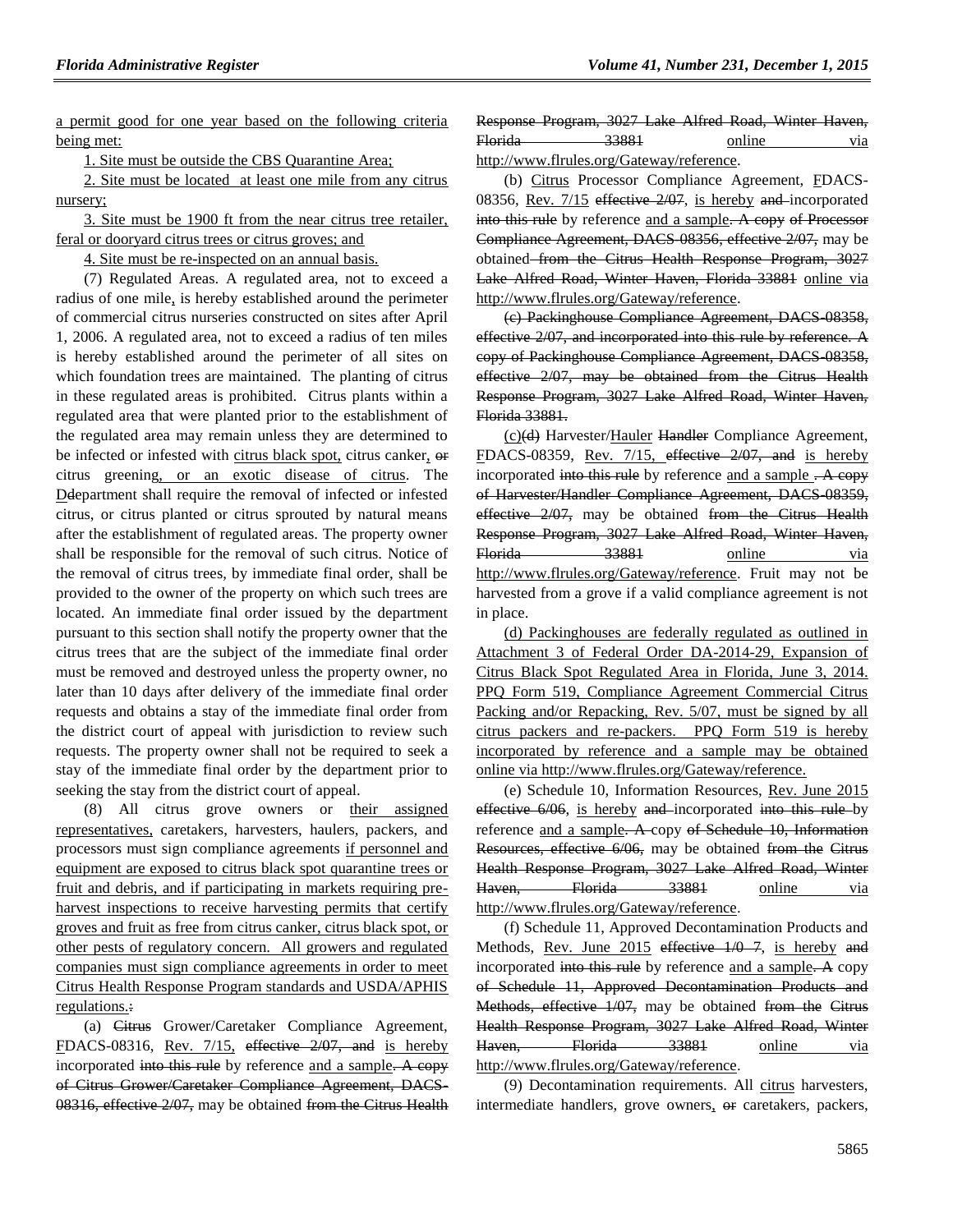and processors must decontaminate equipment, personnel, and regulated articles in accordance with applicable compliance agreements listed in subsection (8), and have approved decontaminants, on site at all times when in a citrus grove. Approved decontaminants are listed in the Schedule 11 referenced above attachment of compliance agreements listed in subsection (8).

(10) All non-production people entering commercial citrus groves must decontaminate equipment, personnel and regulated articles in accordance with Schedule 11 if contact with citrus does occur.

(11) Citrus grove surveys.

(a) In addition to the routine inspection of citrus groves by the Deepartment, citrus grove owners and or caretakers shall should conduct a self-inspection of their groves every 90 60 days. If citrus black spot eanker or citrus greening suspect exotic disease of citrus is found, the Ddepartment must be notified as soon as possible immediately. Failure to notify the Deepartment of citrus black spot eanker or a suspect exotic disease of citrus eitrus greening is a violation of Section 581.091, F.S., and this rule and is subject to penalties in accordance with Section 581.211, F.S.

(b) Citrus growers seeking to ship citrus fruit to the European Union or other restricted markets must submit a completed Citrus Health Response Program Application for Participation, FDACS 08415, Rev. 4/07, to the local FDACS Citrus Health Response Program field office and ask for an inspection of grower's listed grove block(s). If said grove block(s) passes inspection, a Citrus Fruit Harvesting Permit, FDACS 08123, Rev. 8/13, will be issued to the grower. This permit is hereby incorporated by reference, and a sample may be obtained online via http://www.flrules.org/Gateway/reference. The application is hereby incorporated and may be obtained online via thhp://www.flrules.org/Gateway/reference.

(c) Growers and property owners are encouraged to participate in the FDACS Abandoned Grove Initiative. Properties abandoned or unmanaged are known to harbor citrus pests and are considered agricultural nuisances. Information on this initiative may be found in the Department's Abandoned Grove Compliance Agreement, FDACS 08464, Rev. 7/15. The compliance agreement is hereby incorporated by reference and a sample may be obtained online via http://www.flrules.org/Gateway/reference.

(12) The Citrus Health Response Plan, Version 2.0, Rev. 8/26/2015 effective date 6/30/06, is hereby and incorporated into this rule by reference, is hereby adopted by this rule and is available online via http://www.flrules.org/Gateway/reference. 7 CFR 301.76, Citrus Greening and Asian Citrus Psyllid; Restrictions on the interstate movement of regulated articles, Edition 1-1-15, is referenced in the Citrus Health Response Plan, and is hereby incorporated, and may be obtained online at http://www.flrules.org/Gateway/reference.

Rulemaking Authority 570.07(21), (23), 581.031(1), (4), (5), 581.091(1), 581.101(1), 581.184 FS. Law Implemented 570.07(2), (13), (21), 581.031(6), (7), (9), (15), (17), 581.083, 581.101, 581.131, 581.141, 581.184, 581.211 FS. History–New 8-28-07, Amended  $\mathcal{L}=\mathcal{L}^{\text{max}}$  . The set of  $\mathcal{L}^{\text{max}}$ 

NAME OF PERSON ORIGINATING PROPOSED RULE: Dr. Greg Hodges, Asst. Director

NAME OF AGENCY HEAD WHO APPROVED THE PROPOSED RULE: Commissioner of Agriculture, Adam H. Putnam

DATE PROPOSED RULE APPROVED BY AGENCY HEAD: 11/13/2015

DATE NOTICE OF PROPOSED RULE DEVELOPMENT PUBLISHED IN FAR: November 17, 2015, Vol. 41/223

# **[DEPARTMENT OF EDUCATION](https://www.flrules.org/gateway/department.asp?id=6)**

**[Florida's Office of Early Learning](https://www.flrules.org/gateway/organization.asp?id=1044)**

RULE NO.: RULE TITLE:

[6M-8.100](https://www.flrules.org/gateway/ruleNo.asp?id=6M-8.100) Definitions

PURPOSE AND EFFECT: The purpose of the revised rule is to update a program definition to align with the VPK accountability rules.

SUMMARY: Relocates provider on probation definition to general rule chapter definitions.

SUMMARY OF STATEMENT OF ESTIMATED REGULATORY COSTS AND LEGISLATIVE RATIFICATION: The Agency has determined that this will not have an adverse impact on small business or likely increase directly or indirectly regulatory costs in excess of \$200,000 in the aggregate within one year after the implementation of the rule. A SERC has not been prepared by the Agency.

The Agency has determined that the proposed rule is not expected to require legislative ratification based on the statement of estimated regulatory costs or if no SERC is required, the information expressly relied upon and described herein: the Office conducted an economic analysis of the potential impact of the proposed rule amendments and determined that there will be no adverse economic impact or regulatory increases that would require legislative ratification.

Any person who wishes to provide information regarding a statement of estimated regulatory costs, or provide a proposal for a lower cost regulatory alternative must do so in writing within 21 days of this notice.

RULEMAKING AUTHORITY: [1001.213\(2\),](https://www.flrules.org/gateway/statute.asp?id=1001.213(2)) [1002.79 FS.](https://www.flrules.org/gateway/statute.asp?id=%201002.79%20FS.)

LAW IMPLEMENTED: [1002.51,](https://www.flrules.org/gateway/statute.asp?id=1002.51) [1002.53\(2\),](https://www.flrules.org/gateway/statute.asp?id=%201002.53(2)) [1002.55,](https://www.flrules.org/gateway/statute.asp?id=%201002.55) [1002.61\(2\)\(a\),](https://www.flrules.org/gateway/statute.asp?id=%201002.61(2)(a)) [1002.63\(2\),](https://www.flrules.org/gateway/statute.asp?id=%201002.63(2)) [1002.66,](https://www.flrules.org/gateway/statute.asp?id=%201002.66) [1002.67\(4\),](https://www.flrules.org/gateway/statute.asp?id=%201002.67(4)) [1002.71\(2\)\(d\),](https://www.flrules.org/gateway/statute.asp?id=%201002.71(2)(d)) [1002.75\(2\)\(a\),](https://www.flrules.org/gateway/statute.asp?id=%201002.75(2)(a)) (c-d) FS.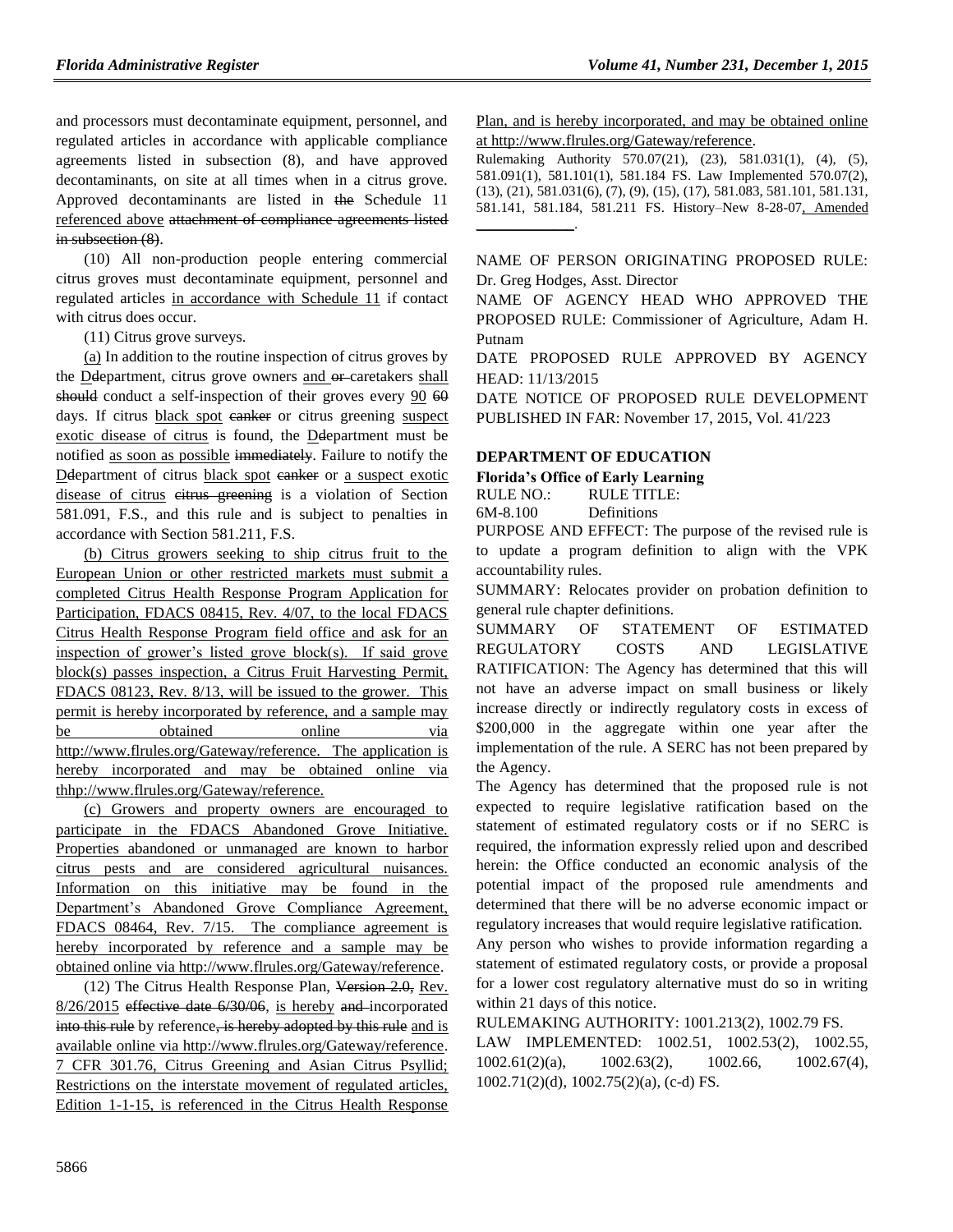IF REQUESTED WITHIN 21 DAYS OF THE DATE OF THIS NOTICE, A HEARING WILL BE HELD AT THE DATE, TIME AND PLACE SHOWN BELOW (IF NOT REQUESTED, THIS HEARING WILL NOT BE HELD):

DATE AND TIME: Tuesday, January 5, 2016, 10:00 a.m. ‒ 11:00 a.m. or until the conclusion of business whichever is earlier

PLACE: GoToWebinar; information regarding registration may be found at: http://www.floridaearlylearning.com/oel\_resources/rules\_guid ance\_technical\_assistance/proposed\_rules.aspx

Pursuant to the provisions of the Americans with Disabilities Act, any person requiring special accommodations to participate in this workshop/meeting is asked to advise the agency at least 7 days before the workshop/meeting by contacting: Tara Huls, 250 Marriott Drive, Tallahassee, FL 32399, Telephone: (850)717-8635. If you are hearing or speech impaired, please contact the agency using the Florida Relay Service, 1(800)955-8771 (TDD) or 1(800)955-8770 (Voice).

THE PERSON TO BE CONTACTED REGARDING THE PROPOSED RULE IS: Tara Huls, 250 Marriott Drive, Tallahassee, FL 32399, (850)717-8635 or email: tara.huls@oel.myflorida.com

# THE FULL TEXT OF THE PROPOSED RULE IS:

6M-8.100 Definitions.

As used in this chapter, the term:

(1) "Absence" means each instructional day that a child does not attend (is absent from) a VPK program.

(2) "Advance payment" is the process of a Voluntary Prekindergarten (VPK) provider choosing to receive an advance payment, prior to providing services, instead of a reimbursement for services rendered as described in subsection 6M-8.205(2), F.A.C.

(3) "Attendance" means an instructional day, either in whole or in part, that a child is present (or attends) a VPK program.

(4) "Coalition" means an early learning coalition created under Section 1002.83, F.S.

(5) "Enrollment" is the final step in the process of entering (or enrolling) a child in the VPK program. It means officially entering the child's name in the statewide information system as a VPK student associated with a VPK provider.

(6) "Instructional day" means a calendar day that a VPK provider delivers scheduled instruction for the VPK program.

(7) "Instructional hour" means 60 minutes of instructional time that comprises planned activities or experiences implementing a curriculum that enhances a child's progress in attaining the VPK performance standards adopted in Rule 6M-8.602, F.A.C.

(8) "Parent" has the same meaning as the term defined in Section 1000.21, F.S.

(9) "Program year" means the annual period beginning in one calendar year on the first day that a school-year program may begin instruction under subsection 6M-8.204(3), F.A.C., and ending in the next calendar year on the last day by which a summer program must complete instruction under subsection 6M-8.304(3), F.A.C. A program year is designated by the corresponding calendar years (e.g., 2014-2015, 2015-2016).

(10) "Provider on Probation" is a VPK private provider or public school whose readiness rate is at or below the minimum level established by the Office of Early Learning and incorporated in Rule 6M-8.601, F.A.C.

 $(11)(10)$  "School-year program" means a school-year prekindergarten program consisting of 540 instructional hours delivered by a private provider under Section 1002.55, F.S., or by a public school under Section 1002.63, F.S.

(12)(11) "Summer program" means a summer prekindergarten program consisting of 300 instructional hours delivered by a private provider or public school under Section 1002.61, F.S.

 $(13)(12)$  "VPK class" means a private provider's or public school's prekindergarten class that includes a child in the VPK program.

 $(14)$ (13) "VPK program" means the Voluntary Prekindergarten Education program created under Section 1002.53, F.S., and which is organized, designed, and delivered in accordance with Section 1(b) and (c), Article IX of the State Constitution.

 $(15)(14)$  "VPK provider" means a provider delivering the VPK school-year program or summer program. There are two types of VPK providers: private prekindergarten providers as defined in Section 1002.51, F.S. and public schools.

(16)(15) "VPK SIS provider" means a provider delivering the VPK specialized instructional services (SIS) program defined in Section 1002.66, F.S.

 $(17)(16)$  "VPK site" means the permanent physical location where a private provider or public school delivers instruction for the VPK program.

Rulemaking Authority 1001.213(2), 1002.79 FS. Law Implemented 1002.51, 1002.53(2), 1002.55(2), 1002.61(2)(a), 1002.63(2), 1002.67(4),1002.71(2)(d), 1002.66, 1002.75(2)(a) FS. History–New 1-19-06, Amended 5-24-07, Formerly 60BB-8.100, Amended 3-29-  $15$ <sub>,  $-$ </sub>

NAME OF PERSON ORIGINATING PROPOSED RULE: Tara Huls, Bureau Chief, VPK Program and Policy

NAME OF AGENCY HEAD WHO APPROVED THE PROPOSED RULE: Rodney J. MacKinnon, Executive **Director**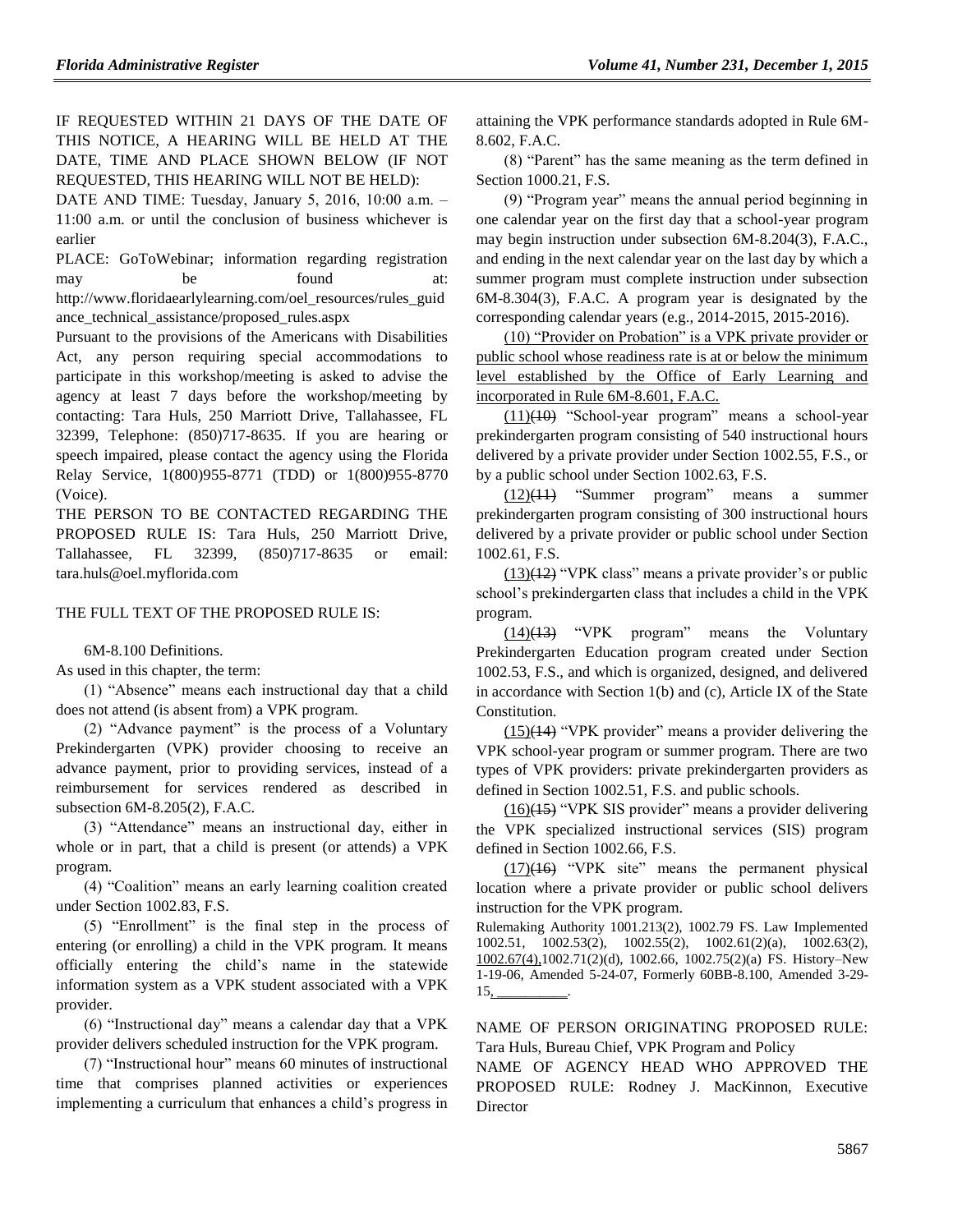DATE PROPOSED RULE APPROVED BY AGENCY HEAD: November 30, 2015 DATE NOTICE OF PROPOSED RULE DEVELOPMENT PUBLISHED IN FAR: October 30, 2015

# **[DEPARTMENT OF BUSINESS AND PROFESSIONAL](https://www.flrules.org/gateway/department.asp?id=61)  [REGULATION](https://www.flrules.org/gateway/department.asp?id=61)**

**[Board of Veterinary Medicine](https://www.flrules.org/gateway/organization.asp?id=270)**

RULE NO.: RULE TITLE:

[61G18-16.003](https://www.flrules.org/gateway/ruleNo.asp?id=61G18-16.003) Continuing Education Standards

PURPOSE AND EFFECT: The rule amendment will add approved provider.

SUMMARY: Additional provider.

SUMMARY OF STATEMENT OF ESTIMATED REGULATORY COSTS AND LEGISLATIVE RATIFICATION: The Agency has determined that this will not have an adverse impact on small business or likely increase directly or indirectly regulatory costs in excess of \$200,000 in the aggregate within one year after the implementation of the rule. A SERC has not been prepared by the Agency.

The Agency has determined that the proposed rule is not expected to require legislative ratification based on the statement of estimated regulatory costs or if no SERC is required, the information expressly relied upon and described herein: During discussion of the economic impact of this rule at its Board meeting, the Board, based upon the expertise and experience of its members, determined that a Statement of Estimated Regulatory Costs (SERC) was not necessary and that the rule will not require ratification by the Legislature. No person or interested party submitted additional information regarding the economic impact at that time.

Any person who wishes to provide information regarding a statement of estimated regulatory costs, or provide a proposal for a lower cost regulatory alternative must do so in writing within 21 days of this notice.

RULEMAKING AUTHORITY: [474.206, 474.211 FS.](https://www.flrules.org/gateway/cfr.asp?id=474.206,%20474.211%20FS)

LAW IMPLEMENTED: [474.211 FS.](https://www.flrules.org/gateway/cfr.asp?id=474.211%20FS)

IF REQUESTED WITHIN 21 DAYS OF THE DATE OF THIS NOTICE, A HEARING WILL BE SCHEDULED AND ANNOUNCED IN THE FAR.

THE PERSON TO BE CONTACTED REGARDING THE PROPOSED RULE IS: Ruthanne Christie, Executive Director, Division of Professions, Board of Veterinary Medicine, 1940 N. Monroe Street, Tallahassee, FL 32399- 0783

# THE FULL TEXT OF THE PROPOSED RULE IS:

61G18-16.003 Continuing Education Standards. (1) No change.

(2) Approved courses are deemed scientific if continuing education courses are provided by:

(a) through (e) No change.

(f) Any AVMA accredited school of veterinary medicine. (3) through (5) No change.

Rulemaking Authority 474.206, 474.211 FS. Law Implemented 474.211 FS. History–New 12-10-81, Amended 8-15-84, 5-7-85, Formerly 21X-16.03, Amended 10-14-86, 3-26-90, Formerly 21X-16.003, Amended 8-18-94, 2-6-95, 7-4-95, 12-30-97, 7-13-04, 3-7- 06, 2-25-14, .

NAME OF PERSON ORIGINATING PROPOSED RULE: Board of Veterinary Medicine

NAME OF AGENCY HEAD WHO APPROVED THE PROPOSED RULE: Board of Veterinary Medicine

DATE PROPOSED RULE APPROVED BY AGENCY HEAD: September 1, 2015

DATE NOTICE OF PROPOSED RULE DEVELOPMENT PUBLISHED IN FAR: November 12, 2015

# **[DEPARTMENT OF BUSINESS AND](file://OAGNT53/gateway/department.asp%3fid=61) PROFESSIONAL [REGULATION](file://OAGNT53/gateway/department.asp%3fid=61)**

# **[Florida Real Estate Appraisal Board](file://OAGNT53/gateway/organization.asp%3fid=282)**

RULE NO.: RULE TITLE:

61J1-4.007 Renewal of Inactive Registrations, Licenses and Certifications.

PURPOSE AND EFFECT: To update hour requirements for renewal of inactive registrations, licenses and certifications.

SUMMARY: Update hour requirements for renewal of inactive registrations, licenses and certifications.

SUMMARY OF STATEMENT OF ESTIMATED REGULATORY COST AND LEGISLATIVE RATIFICATION: The agency has determined that this will not have an adverse impact on small business or likely increase directly or indirectly regulatory costs in excess of \$200,000 in the aggregate within one year after the implementation of the rule. A SERC has not been prepared by the agency. The agency has determined that the proposed rule is not expected to require legislative ratification based on the statement of estimated regulatory costs or if no SERC is required, the information expressly relied upon and described herein: During discussion of the economic impact of this rule at its Board meeting, the Board, based upon the expertise and experience of its members, determined that a SERC was not necessary and that the rule will not require ratification by the Legislature. No person or interested party submitted additional information regarding the economic impact at that time.

Any person who wishes to provide information regarding a statement of estimated regulatory costs, or provide a proposal for a lower cost regulatory alternative must do so in writing within 21 days of this notice.

RULEMAKING AUTHORITY: 475.614, 475.619 FS.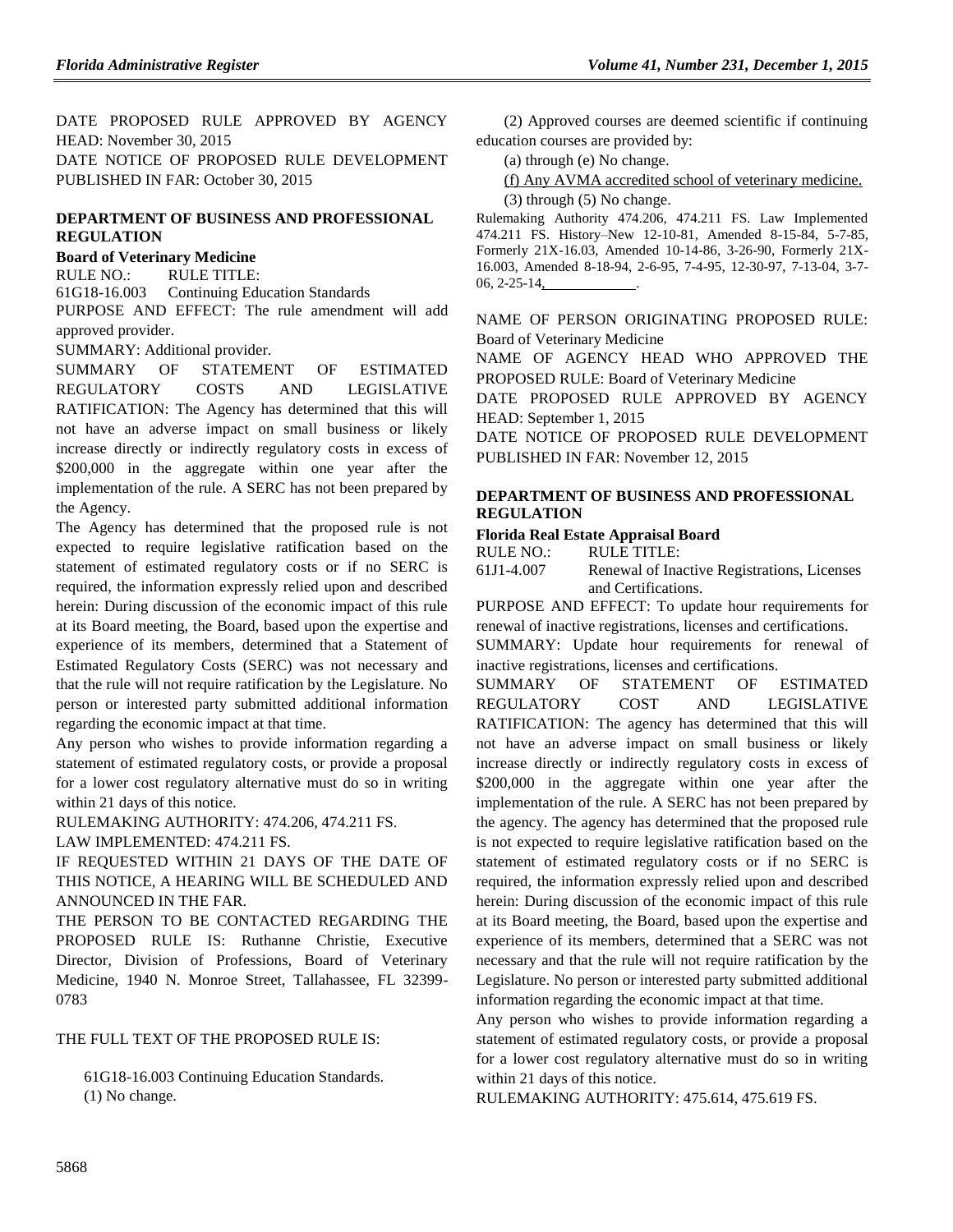LAW IMPLEMENTED: 475.618, 475.619 FS.

IF REQUESTED WITHIN 21 DAYS OF THE DATE OF THIS NOTICE, A HEARING WILL BE SCHEDULED AND ANNOUNCED IN THE FAR.

THE PERSON TO BE CONTACTED REGARDING THE PROPOSED RULE IS: Juana Watkins, Director, Florida Real Estate Appraisal Board, 400 W. Robinson Street, #N801, Orlando, Florida 32801, (407)481-4662

#### THE TEXT OF THE PROPOSED RULE IS:

61J1-4.007 Renewal of Inactive Registrations, Licenses and Certifications.

(1) Pursuant to Section 475.618(3), F.S., a registration, license, or certification which is not renewed at the end of the registration, license, or certification period as prescribed by the Department of Business and Professional Regulation shall automatically revert to inactive status. An inactive status may only be maintained for four (4) years at which time the registration, license, or certification shall automatically expire.

(2) At any time after the registration, license, or certification becomes inactive and prior to expiration, the registration, license, or certification may be renewed and reactivated upon application to the Department of Business and Professional Regulation, payment of the required fee(s) in Rule 61J1-2.001, F.A.C., and the satisfactory completion of the below listed educational requirements listed below.

 $(a)(3)$  Level One Reactivation is w<sup>W</sup>hen the inactive status does not exceed one (1) year. is 6 months or less, The reactivation education for all appraiser categories is as follows: thirty (30) hours of appraiser continuing education (ACE) for all appraiser categories.

(4) When the inactive status is more than 6 months but does not exceed 1 year, 45 hours of ACE for all appraiser categories.

 $(b)(5)$  Level Two Reactivation is wWhen the inactive status is more than one (1) year but does not exceed two (2) years., The reactivation continuing education for all appraiser categories is as follows: thirty (30) hours of approved precertification education with end of course exam applicable to the licensee's licensure category as defined in Rules 61J1- 10.002, 61J1-10.003 and 61J1- 10.004, F.A.C; three (3) hour Supervisor and Trainee course as defined in Rule 61J1-4.010, F.A.C.; and thirty (30) hours of appraiser continuing education (ACE).

 $(c)(6)$  Level Three Reactivation is wWhen the inactive status is more than two  $(2)$  years but does not exceed the four (4) year period., Tthe reactivation education educational for all appraiser categories is requirements are as follows: seventyfive (75) hours of approved pre-certification education with end of course exam applicable to the licensee's licensure category as defined in Rules 61J1-10.002, 61J1-10.003 and 61J1-10.004, F.A.C; three (3) hour Supervisor and Trainee course as defined in Rule 61J1-4.010, F.A.C.; and thirty (30) hours of appraiser continuing education (ACE).

(3) The reactivation education may be completed by classroom or distance education as defined by Rule 61J1- 4.001, F.A.C.

(a) Registered trainee and licensed appraisers – 100 hours of ABI with end of course exam, and complete a current 7 hour national USPAP update course taught by an AQB certified instructor or equivalent and registered trainee appraisers must comply with the approved post-licensure education requirements of Rule 61J1-4.009, F.A.C.

(b) Certified residential appraisers – 100 hours of ABI with end-of-course exam, 30 hours of ABII with end-of-course exam, and complete a current 7 hour national USPAP update course taught by an AQB certified instructor or equivalent.

(c) Certified general appraisers – 30 hours of ABII with end-of-course exam, 60 hours of Appraisal Board Course III (ABIII) with end of course exam, and complete a 7 hour national USPAP update course taught by an AQB certified instructor or equivalent.

(7) The courses designated as ABI, ABII and ABIII may be satisfied through equivalency education pursuant to Rule 61J1-4.002, F.A.C.

(4)(8) Any registration, license or certification which exceeds four (4) years in the inactive status shall automatically expire and become null and void pursuant to Section 475.619, F.S. Tthe the person must meet all the requirements of Sections 475.615, 475.616 and 475.617, F.S., and Rules 61J1- 2.001, 61J1-3.001, 61J1-4.001, 61J1-5.001 and 61J1-6.001, F.A.C., in order to be registered or certified again as an appraiser. Further, applicants must meet the requirements of Rules 61J1-10.001, 61J1-10.003, or 61J1-10.004, F.A.C., depending upon the type of registration or certification sought. Rulemaking Authority 475.614, 475.619 FS. Law Implemented 475.618, 475.619 FS. History–New 8-8-93, Amended 2-16-04, 3-1- 06, 8-29-06, 12-4-06, 8-19-10, .

NAME OF PERSON ORIGINATING PROPOSED RULE: Florida Real Estate Appraisal Board

NAME OF AGENCY HEAD WHO APPROVED THE PROPOSED RULE: Florida Real Estate Appraisal Board DATE PROPOSED RULE APPROVED BY AGENCY HEAD: October 5, 2015

DATE NOTICE OF PROPOSED RULE DEVELOPMENT PUBLISHED IN FAR: July 21, 2015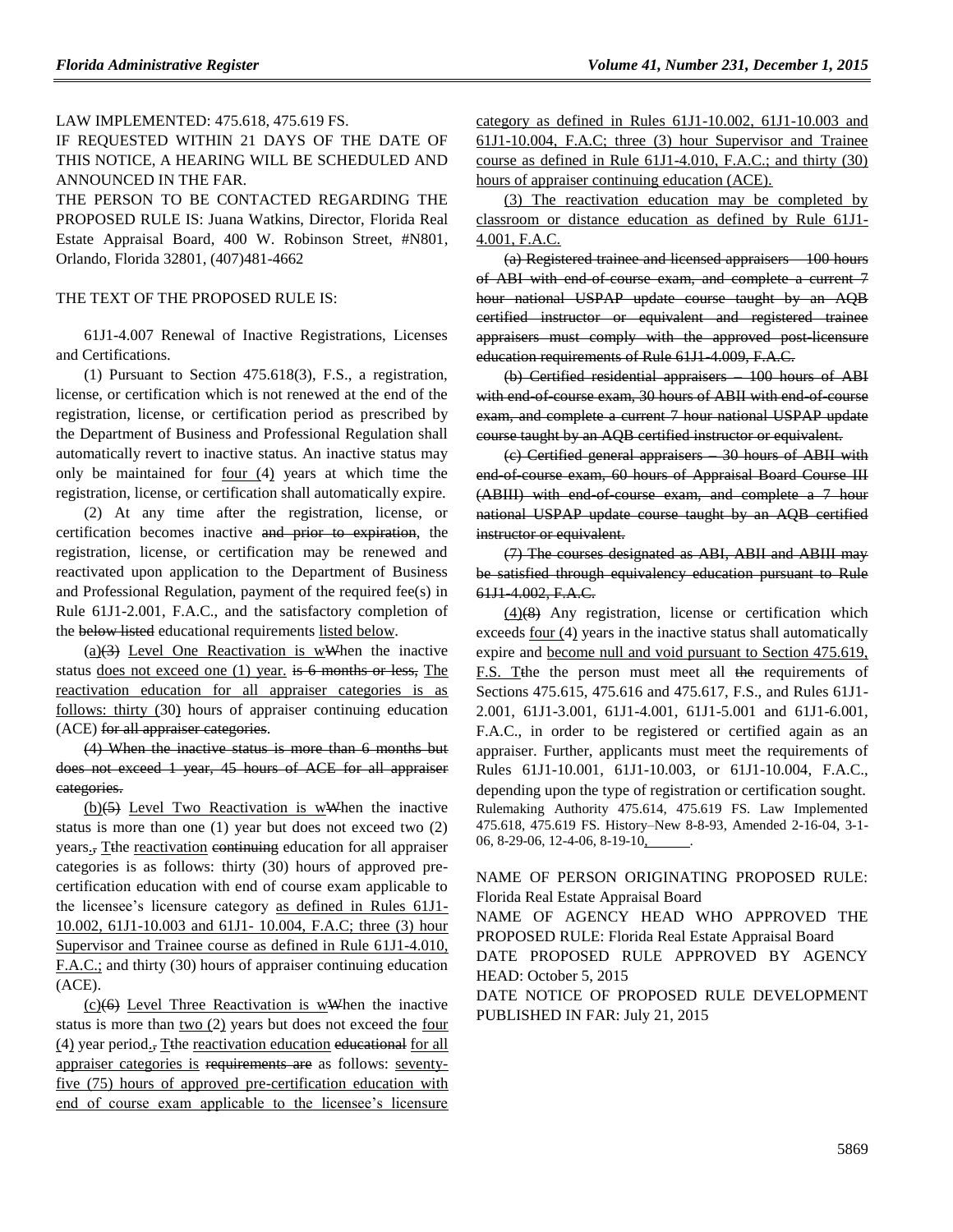# **[DEPARTMENT OF HEALTH](https://www.flrules.org/gateway/department.asp?id=64)**

#### **[Board of Medicine](https://www.flrules.org/gateway/organization.asp?id=331)**

RULE NO.: RULE TITLE: [64B8-9.017](https://www.flrules.org/gateway/ruleNo.asp?id=64B8-9.017) Optional Informed Consent for Cataract Surgery

PURPOSE AND EFFECT: The proposed rule amendment is intended to incorporate the revised form into the Board's rule. SUMMARY: The proposed rule amendment incorporates the revised optional informed consent form for cataract surgery into the Board's rule.

SUMMARY OF STATEMENT OF ESTIMATED REGULATORY COSTS AND LEGISLATIVE RATIFICATION: The Agency has determined that this will not have an adverse impact on small business or likely increase directly or indirectly regulatory costs in excess of \$200,000 in the aggregate within one year after the implementation of the rule. A SERC has not been prepared by the Agency.

The Agency has determined that the proposed rule is not expected to require legislative ratification based on the statement of estimated regulatory costs or if no SERC is required, the information expressly relied upon and described herein: During discussion of the economic impact of this rule at its Board meeting, the Board concluded that this rule change will not have any impact on licensees and their businesses or the businesses that employ them. The rule will not increase any fees, business costs, personnel costs, will not decrease profit opportunities, and will not require any specialized knowledge to comply. This change will not increase any direct or indirect regulatory costs. Hence, the Board determined that a Statement of Estimated Regulatory Costs (SERC) was not necessary and that the rule will not require ratification by the Legislature. No person or interested party submitted additional information regarding the economic impact at that time.

Any person who wishes to provide information regarding a statement of estimated regulatory costs, or provide a proposal for a lower cost regulatory alternative must do so in writing within 21 days of this notice.

RULEMAKING AUTHORITY: [458.351 FS.](https://www.flrules.org/gateway/statute.asp?id=458.351%20FS.)

LAW IMPLEMENTED: [458.351 FS.](https://www.flrules.org/gateway/statute.asp?id=458.351%20FS.)

IF REQUESTED WITHIN 21 DAYS OF THE DATE OF THIS NOTICE, A HEARING WILL BE SCHEDULED AND ANNOUNCED IN THE FAR.

THE PERSON TO BE CONTACTED REGARDING THE PROPOSED RULE IS: Adrienne Rodgers, Interim Executive Director, Board of Medicine/MQA, 4052 Bald Cypress Way, Bin # C03, Tallahassee, Florida 32399-3253

THE FULL TEXT OF THE PROPOSED RULE IS:

64B8-9.017 Optional Informed Consent for Cataract Surgery. Pursuant to Section 458.351, F.S., for those physicians who choose to use it, the Board has approved form DOH-MQA 1255 (10/15) (10/11), entitled "Florida Board of Medicine and Florida Board of Osteopathic Medicine Approved Informed Consent Form for Cataract Operation With or Without Implantation of Intraocular Lens," (rev. 10/15) (10/11), which is hereby incorporated by reference and available from the state of  $\mathbb{R}^n$  available from the state of  $\mathbb{R}^n$  available

[http://www.flrules.org/Gateway/reference.asp?No=Ref-](http://www.flrules.org/Gateway/reference.asp?No=Ref-%20%20%20%20%20%20%20%2000994)

[00994](http://www.flrules.org/Gateway/reference.asp?No=Ref-%20%20%20%20%20%20%20%2000994) and from the Board's website at <http://flboardofmedicine.gov/resources/>

<http://www.doh.state.fl.us/mqa> /medical/. The Board-approved informed consent form is not executed until:

(1) through (3) No change.

Rulemaking Authority 458.351 FS. Law Implemented 458.351 FS. History-New 2-28-12, Amended

NAME OF PERSON ORIGINATING PROPOSED RULE: Rules Committee, Board of Medicine NAME OF AGENCY HEAD WHO APPROVED THE PROPOSED RULE: Board of Medicine DATE PROPOSED RULE APPROVED BY AGENCY HEAD: October 9, 2015 DATE NOTICE OF PROPOSED RULE DEVELOPMENT

PUBLISHED IN FAR: November 12, 2015

# **[DEPARTMENT OF HEALTH](https://www.flrules.org/gateway/department.asp?id=64)**

#### **[Board of Occupational Therapy](https://www.flrules.org/gateway/organization.asp?id=302)**

| <b>RULE NOS.:</b> | <b>RULE TITLES:</b>                               |
|-------------------|---------------------------------------------------|
| 64B11-2.002       | Admission by Endorsement                          |
| 64B11-2.003       | Fees; Application                                 |
| 64B11-2.007       | HIV/AIDS and Medical Error                        |
|                   | <b>Prevention Education for Initial Licensure</b> |
| 64B11-2.008       | Fees: Initial License                             |
| 64B11-2.009       | Fees: Renewal of License                          |
| 64B11-2.011       | Definition of Supervised Fieldwork                |
|                   | Experience                                        |

PURPOSE AND EFFECT: The proposed amendments to Rules 64B11-2.002, 2.008 and 2.009, F.A.C. are intended to consolidate the rules from Chapter 64B11-3, F.A.C., by adding occupational therapy assistants to the existing rules in Chapter 64B11-2, F.A.C. The amendments in Rules 64B11- 2.003, F.A.C. and 2.007, F.A.C. are intended to delete unnecessary and outdated language and to incorporate the revised application form into Rule 64B11-2.003, F.A.C. Rule 64B11-2.011, F.A.C. is being substantially reworded to clarify fieldwork experience for both occupational therapists and occupational therapy assistants.

SUMMARY: The proposed amendments to Rules 64B11- 2.002, 2.008 and 2.009, F.A.C. consolidate the rules from Chapter 64B11-3, F.A.C., by adding occupational therapy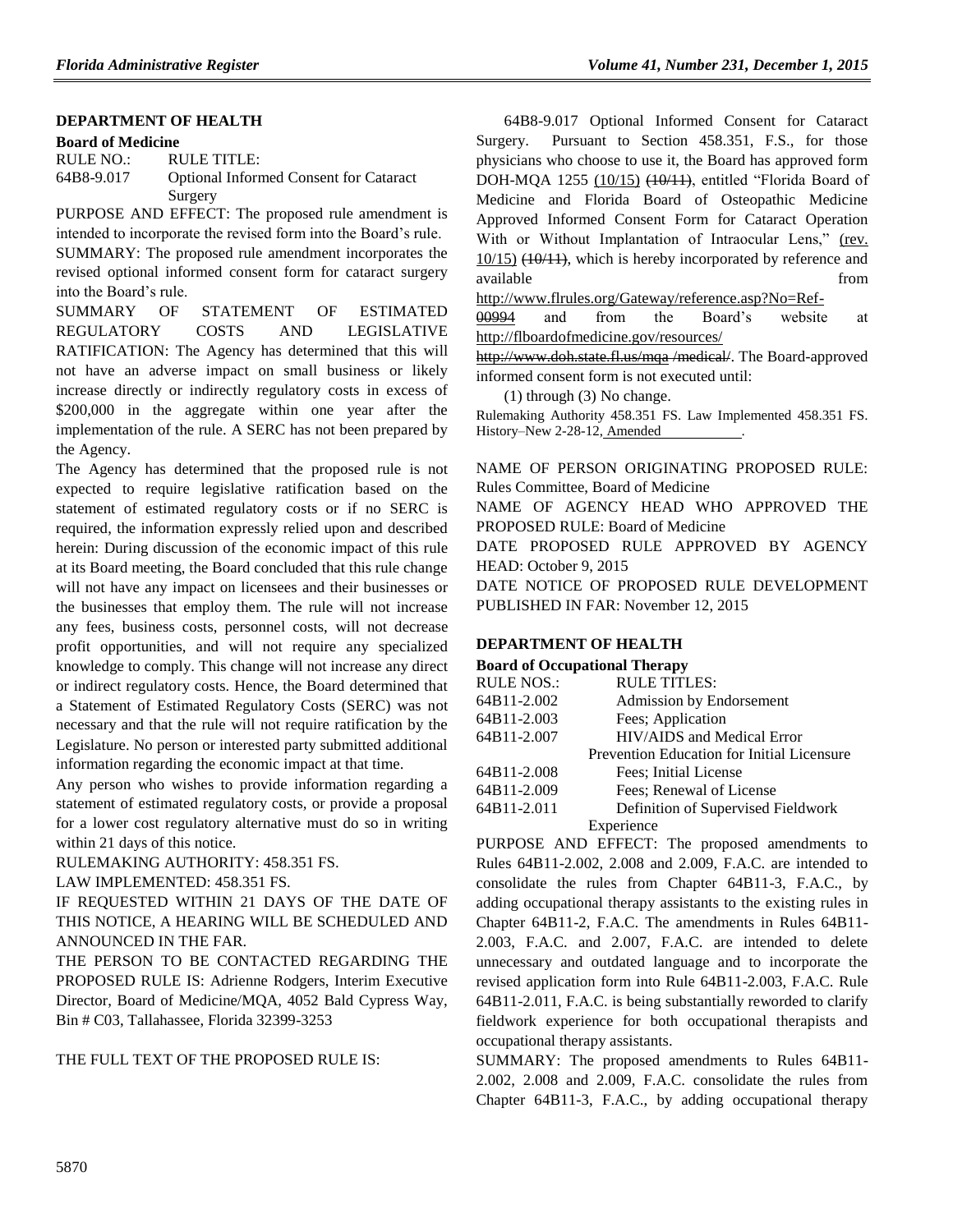assistants to the existing rules in Chapter 64B11-2, F.A.C. The amendments in Rules 64B11-2.003 and 2.007, F.A.C. delete unnecessary and outdated language and incorporate the revised application form DH-MQA 1152 into Rule 64B11- 2.003, F.A.C. Rule 64B11-2.011, F.A.C. is being substantially reworded to clarify fieldwork experience for both occupational therapists and occupational therapy assistants.

SUMMARY OF STATEMENT OF ESTIMATED REGULATORY COSTS AND LEGISLATIVE RATIFICATION: The Agency has determined that this will not have an adverse impact on small business or likely increase directly or indirectly regulatory costs in excess of \$200,000 in the aggregate within one year after the implementation of the rule. A SERC has not been prepared by the Agency.

The Agency has determined that the proposed rule is not expected to require legislative ratification based on the statement of estimated regulatory costs or if no SERC is required, the information expressly relied upon and described herein: During discussion of the economic impact of this rule at its Board meeting, the Board concluded that this rule amendment will not have any impact on licensees and their businesses or the businesses that employ them. The rules from Chapter 64B11-3, F.A.C. are simply being consolidated into Chapter 64B11-2, F.A.C. to address occupational therapists as well as occupational therapy assistants (The rules in Chapter 64B11-3, F.A.C. are being repealed). Additionally, the application form in Rule 64B11-2.003, F.A.C. has been streamlined which will make it easier for applicants when applying for licensure. The rule will not increase any fees, business costs, personnel costs, will not decrease profit opportunities, and will not require any specialized knowledge to comply. This change will not increase any direct or indirect regulatory costs. Hence, the Board determined that a Statement of Estimated Regulatory Costs (SERC) was not necessary and that the rule will not require ratification by the Legislature. No person or interested party submitted additional information regarding the economic impact at that time.

Any person who wishes to provide information regarding a statement of estimated regulatory costs, or provide a proposal for a lower cost regulatory alternative must do so in writing within 21 days of this notice.

RULEMAKING AUTHORITY: [456.013,](https://www.flrules.org/gateway/statute.asp?id=456.013) [468.204,](https://www.flrules.org/gateway/statute.asp?id=%20468.204) [468.213\(1\),](https://www.flrules.org/gateway/statute.asp?id=%20468.213(1)) [468.221](https://www.flrules.org/gateway/statute.asp?id=%20468.221) FS.

LAW IMPLEMENTED: [456.013,](https://www.flrules.org/gateway/statute.asp?id=456.013) [456.0635,](https://www.flrules.org/gateway/statute.asp?id=%20456.0635) [468.209,](https://www.flrules.org/gateway/statute.asp?id=%20468.209) [468.213\(1\),](https://www.flrules.org/gateway/statute.asp?id=%20468.213(1)) [468.221 FS.](https://www.flrules.org/gateway/statute.asp?id=%20468.221%20%20FS.)

IF REQUESTED WITHIN 21 DAYS OF THE DATE OF THIS NOTICE, A HEARING WILL BE SCHEDULED AND ANNOUNCED IN THE FAR.

THE PERSON TO BE CONTACTED REGARDING THE PROPOSED RULE IS: Allen Hall, Executive Director, Board of Occupational Therapy/MQA, 4052 Bald Cypress Way, Bin # C05, Tallahassee, Florida 32399-3255

# THE FULL TEXT OF THE PROPOSED RULE IS:

64B11-2.002 Application by Endorsement. The Board shall waive the examination requirements of Section 468.211, F.S., and Rule 64B11-2.006, F.A.C., for an occupational therapist or an occupational therapy assistant by endorsement applicant who demonstrates proof of current certification as an occupational therapist or an occupational therapy assistant by a national certifying organization, if the requirements for such certification are equivalent to the examination, education, and supervised fieldwork experience requirements contained within Sections 468.209(1)(b), (c), and 468.211, F.S., and Rules 64B11-2.006 and 64B11-2.011, F.A.C.

Rulemaking Specific Authority 468.204, 468.213(1) FS. Law Implemented 468.213(1) FS. History–New 4-28-76, Amended 9-9- 85, Formerly 21M-13.02, 21M-13.002, 61F6-13.002, 59R-61.002, Amended 6-5-06, .

64B11-2.003 Fees; Application. Each applicant for licensure shall pay an application fee in the amount of \$100.00 in the form of a check or money order payable to the Department of Health. This application fee is nonrefundable and may not be used for more than one year from the original submission of the application. After one year from the date of the original submission of an application, a new application and new fee shall be required from any applicant who desires to be considered for licensure. The fee for any reapplication shall be the sum of \$100.00 payable in the same manner as above. The application shall be made on Form Occupational Therapy Application, DH-MQA 1152 (revised  $11-15$   $02-14$ ), hereby adopted and incorporated by reference, available at [http://www.flrules.org/Gateway/reference.asp?No=Ref-](http://www.flrules.org/Gateway/reference.asp?No=Ref-%20%20%20%20%20%20%20%20%20%20%20%2004628)

 $\frac{0.4628}{0}$  or http://www.floridasoccupationaltherapy.gov/applications/appot-ota.pdf or you may choose to apply through the on-line application located at a located at a set of  $\alpha$  at a located at a set of  $\alpha$  at a set of  $\alpha$  at a set of  $\alpha$  at a set of  $\alpha$  at a set of  $\alpha$  at a set of  $\alpha$  at a set of  $\alpha$  at a set of  $\alpha$  at a set of  $\alpha$  at a s <http://floridasoccupationaltherapy.gov/licensing/>

# [https://ww2.doh.state.fl.us/DOHInitialApp/CreateAccount.asp](https://ww2.doh.state.fl.us/DOHInitialApp/CreateAccount.aspx?Board=8056&Procde=5601) [x?Board=8056&Procde=5601.](https://ww2.doh.state.fl.us/DOHInitialApp/CreateAccount.aspx?Board=8056&Procde=5601)

Rulemaking Authority 456.013, 468.221, 468.204 FS. Law Implemented 456.013, 456.0635, 468.209, 468.221 FS. History–New 4-28-76, Amended 9-9-85, Formerly 21M-13.07, Amended 6-29-89, Formerly 21M-13.007, 61F6-13.007, 59R-61.007, Amended 1-12-09, 5-19-10, 12-19-12, 10-12-14, .

64B11-2.007 Medical Error Prevention Education for Initial Licensure. All applicants for licensure shall submit to the Board proof of completion of a 2-hour course relating to the prevention of medical errors. The course must have been approved by the Board and may be one offered by a facility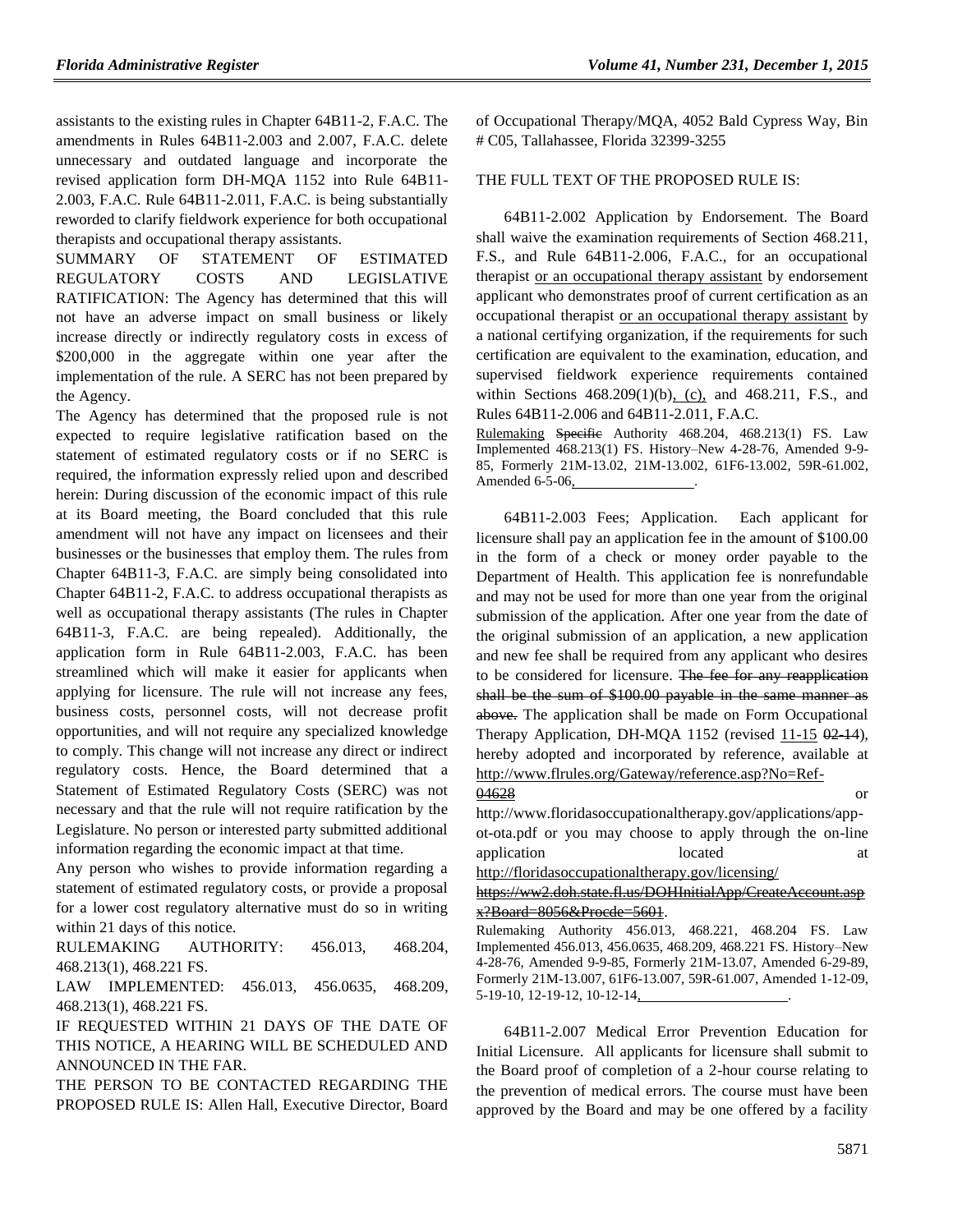licensed pursuant to Chapter 395, Florida Statutes. The course shall include a study of root-cause analysis, error reduction and prevention, patient safety, and for applications filed on or after July 1, 2004, must include contraindications and indications specific to occupational therapy management, including medication and side effects.

Rulemaking Specific Authority 456.013(7), 468.204 FS. Law Implemented 456.013(7) FS. History–New 12-11-96, Formerly 59R-61.016, Amended 7-28-99, 6-25-02, 2-19-04, 10-15-06, .

64B11-2.008 Fees; Initial License. Each applicant for occupational therapist or occupational therapy assistant licensure shall submit an initial licensure fee in the amount of \$75 to the Department. The initial licensure fee shall be submitted with the application fee set forth in Rule 64B11- 2.003, F.A.C. A check or money order shall be payable to the order of the Department of Health.

Rulemaking Authority 456.013(2), 468.204, 468.221 FS. Law Implemented 456.013(2), 468.221 FS. History–New 4-28-76, Amended 8-9-76, 11-15-78, 9-9-85, Formerly 21M-13.08, Amended 6-29-89, Formerly 21M-13.008, 61F6-13.008, 59R-61.008, Amended 12-20-98, 12-16-01,

64B11-2.009 Fees; Renewal of License. Each licensed occupational therapist and occupational therapy assistant shall submit a biennial renewal fee of \$55.00 by check or money order made payable to the order of the Department of Health. Rulemaking Specific Authority 468.204, 468.221 FS. Law Implemented 468.221 FS. History–New 4-28-76, Amended 8-9-76, 11-15-78, 9-9-85, Formerly 21M-13.09, Amended 6-29-89, 7-23-91, Formerly 21M-13.009, 61F6-13.009, 59R-61.009, Amended 12-16- 01,  $12 - 11 - 02$ ,

(Substantial Rewording of Rule 64B11-2.011 follows. See Florida Administrative Code for present text.)

[64B11-2.011](https://www.flrules.org/gateway/ruleNo.asp?id=64B11-2.011) Definition of Supervised Fieldwork Experience. Supervision, for purposes of this rule, shall mean that the occupational therapist student or occupational therapy assistant student has daily direct contact at the worksite with his or her supervisor. The term "supervised fieldwork experience," as provided for in Section 468.209(1)(c), F.S., shall mean:

(1) For an occupational therapy student, experience at an occupational therapist level occuring in a clinical setting affiliated with an educational institution in occupational therapy for a minimum of 6 months, with the fieldwork experience supervised by a licensed occupational therapist.

(2) For an occupational therapy assistant student, experience at an occupational therapy assistant level occuring in a clinical setting affiliated with an educational institution in occupational therapy for a minimum of 2 months, with the fieldwork experience supervised by a licensed occupational therapist or by a licensed occupational therapy assistant under the supervision of a licensed occupational therapist.

Rulemaking Specific Authority 468.204 FS. Law Implemented 468.209 FS. History–New 12-4-95, Amended 12-11-96, Formerly 59R-61.015, Amended 6-6-07, 10-24-07,

NAME OF PERSON ORIGINATING PROPOSED RULE: Board of Occupational Therapy

NAME OF AGENCY HEAD WHO APPROVED THE PROPOSED RULE: Board of Occupational Therapy

DATE PROPOSED RULE APPROVED BY AGENCY HEAD: November 2, 2015

DATE NOTICE OF PROPOSED RULE DEVELOPMENT PUBLISHED IN FAR: November 12, 2015

# **[DEPARTMENT OF HEALTH](https://www.flrules.org/gateway/department.asp?id=64)**

| Board of Occupational Therapy |                                              |
|-------------------------------|----------------------------------------------|
| RULE NOS.:                    | <b>RULE TITLES:</b>                          |
| 64B11-3.001                   | Fees; Application                            |
| 64B11-3.0021                  | <b>Application by Endorsement</b>            |
| 64B11-3.004                   | Examination; Passing Grade                   |
| 64B11-3.005                   | <b>HIV/AIDS</b> and Medical Error Prevention |
|                               | <b>Education for Initial Licensure</b>       |
| 64B11-3.006                   | Fees; Initial License                        |
| 64B11-3.007                   | Fees: Renewal of License                     |
| 64B11-3.008                   | Duplicate License Fee                        |
| 64B11-3.009                   | <b>Applicants Seeking Reentry</b>            |
| 64B11-3.010                   | Definition of Supervised Fieldwork           |
|                               | Experience                                   |

PURPOSE AND EFFECT: The Board intends to repeal these rules since the substance of the language relating to occupational therapy assistants is being consolidated into the rules in Chapter 64B11-2, F.A.C.

SUMMARY: The rule language with regard to occupational therapy assistants is being consolidated into the rules in Chapter 64B11-2, F.A.C. and these rules are being repealed.

SUMMARY OF STATEMENT OF ESTIMATED REGULATORY COSTS AND LEGISLATIVE RATIFICATION: The Agency has determined that this will not have an adverse impact on small business or likely increase directly or indirectly regulatory costs in excess of \$200,000 in the aggregate within one year after the implementation of the rule. A SERC has not been prepared by the Agency.

The Agency has determined that the proposed rule is not expected to require legislative ratification based on the statement of estimated regulatory costs or if no SERC is required, the information expressly relied upon and described herein: During discussion of the economic impact of this rule at its Board meeting, the Board concluded that these rule repeals will not have any impact on licensees and their businesses or the businesses that employ them. The rule repeals will not increase any fees, business costs, personnel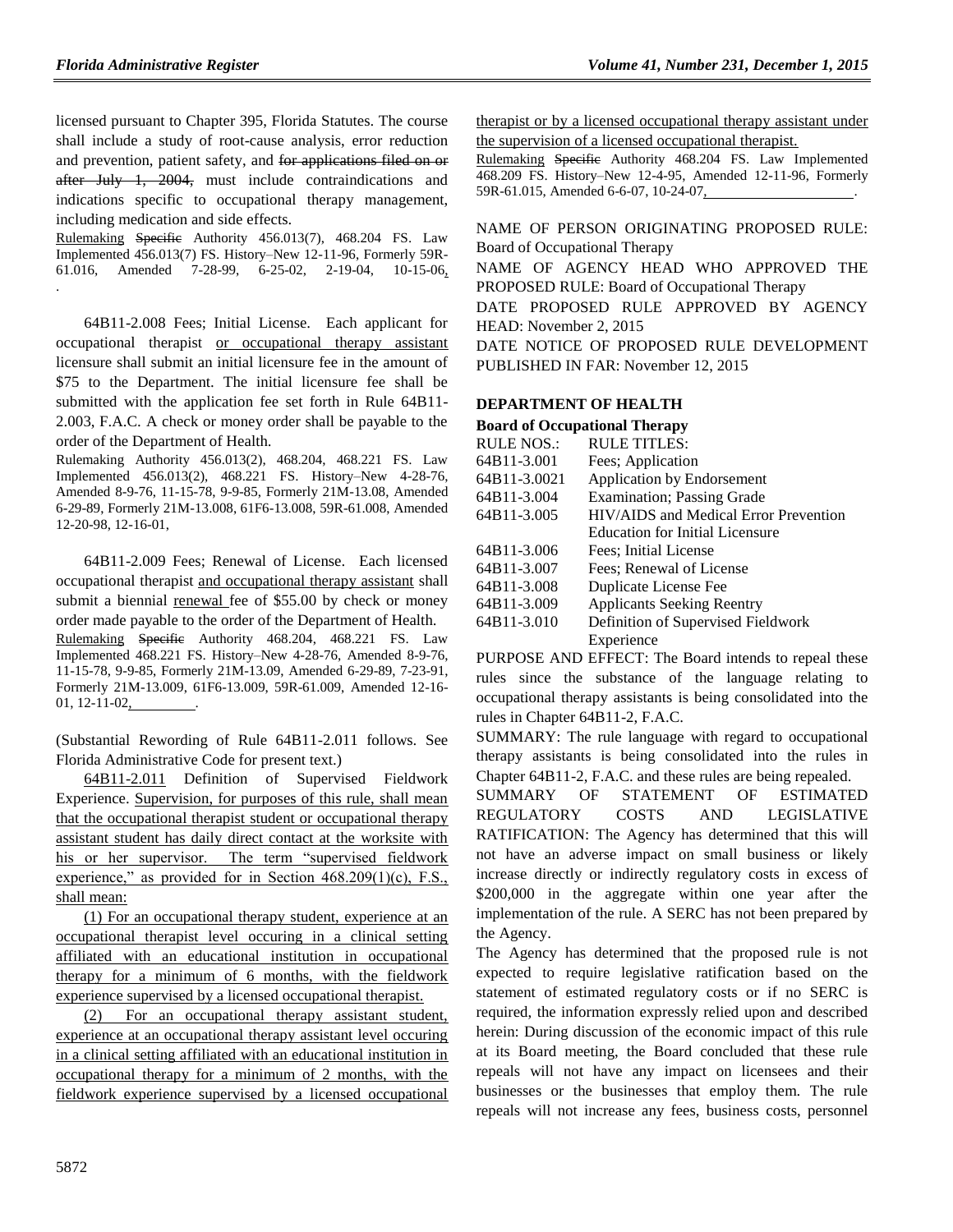costs, will not decrease profit opportunities, and will not require any specialized knowledge to comply. This change will not increase any direct or indirect regulatory costs. Hence, the Board determined that a Statement of Estimated Regulatory Costs (SERC) was not necessary and that the rule will not require ratification by the Legislature. No person or interested party submitted additional information regarding the economic impact at that time.

Any person who wishes to provide information regarding a statement of estimated regulatory costs, or provide a proposal for a lower cost regulatory alternative must do so in writing within 21 days of this notice.

RULEMAKING AUTHORITY: [456.013,](https://www.flrules.org/gateway/statute.asp?id=456.013) [456.017,](https://www.flrules.org/gateway/statute.asp?id=%20456.017) [456.025,](https://www.flrules.org/gateway/statute.asp?id=%20456.025) [468.204,](https://www.flrules.org/gateway/statute.asp?id=%20468.204) [468.209,](https://www.flrules.org/gateway/statute.asp?id=%20468.209) [468.211\(4\),](https://www.flrules.org/gateway/statute.asp?id=%20468.211(4)) [468.221](https://www.flrules.org/gateway/statute.asp?id=%20468.221) FS.

LAW IMPLEMENTED: [456.013, 456.017, 456.025,](https://www.flrules.org/gateway/cfr.asp?id=456.013,%20456.017,%20456.025,%20456.0635,%20468.207,%20468.209,%20468.211(4),%20468.213,%20468.221%20FS)  [456.0635, 468.207, 468.209, 468.211\(4\), 468.213, 468.221](https://www.flrules.org/gateway/cfr.asp?id=456.013,%20456.017,%20456.025,%20456.0635,%20468.207,%20468.209,%20468.211(4),%20468.213,%20468.221%20FS)  [FS.](https://www.flrules.org/gateway/cfr.asp?id=456.013,%20456.017,%20456.025,%20456.0635,%20468.207,%20468.209,%20468.211(4),%20468.213,%20468.221%20FS)

IF REQUESTED WITHIN 21 DAYS OF THE DATE OF THIS NOTICE, A HEARING WILL BE SCHEDULED AND ANNOUNCED IN THE FAR.

THE PERSON TO BE CONTACTED REGARDING THE PROPOSED RULE IS: Allen Hall, Executive Director, Board of Occupational Therapy/MQA, 4052 Bald Cypress Way, Bin # C05, Tallahassee, Florida 32399-3255

THE FULL TEXT OF THE PROPOSED RULE IS:

#### 64B11-3.001 Fees; Application.

Rulemaking Authority 456.013, 468.221, 468.204 FS. Law Implemented 456.013, 456.0635, 468.209, 468.221 FS. History–New 4-28-76, Amended 9-9-85, Formerly 21M-14.06, Amended 6-29-89, Formerly 21M-14.006, 61F6-14.006, 59R-62.006, Amended 1-12-09, 5-19-10, 12-19-12, 10-12-14, Repealed .

# 64B11-3.0021 Application by Endorsement.

Rulemaking Specific Authority 468.204, 468.213(1) FS. Law Implemented 468.213(1) FS. History–New 5-29-06, Repealed .

#### 64B11-3.004 Examination; Passing Grade.

Rulemaking Specific Authority 456.017, 468.204, 468.211(4) FS. Law Implemented 456.017, 468.211(4) FS. History–New 4-28-76, Amended 9-9-85, Formerly 21M-14.10, Amended 7-23-91, Formerly 21M-14.010, 61F6-14.010, 59R-62.010, Amended 10-24-04, 5-23- 06, Repealed

64B11-3.005 Medical Error Prevention Education for Initial Licensure.

Rulemaking Specific Authority 456.013(7), 468.204 FS. Law Implemented 456.013(7) FS. History–New 12-11-96, Formerly 59R-62.013, Amended 4-5-98, 7-28-99, 6-25-02, 2-19-04, 10-15-06, **Repealed** 

64B11-3.006 Fees; Initial License.

Rulemaking Specific Authority 456.013(2), 468.204, 468.221 FS. Law Implemented 456.013(2), 468.221 FS. History–New 4-28-76, Amended 8-9-76, 11-15-78, 9-9-85, Formerly 21M-14.07, Amended 6-29-89, Formerly 21M-14.007, 61F6-14.007, 59R-62.007, Amended 12-20-98, 2-7-02, Repealed .

#### 64B11-3.007 Fees; Renewal of License.

Rulemaking Specific Authority 468.204, 468.221 FS. Law Implemented 468.221 FS. History–New 4-28-76, Amended 8-9-76, 11-15-78, 9-9-85, Formerly 21M-14.08, Amended 6-29-89, 7-23-91, Formerly 21M-14.008, 61F6-14.008, 59R-62.008, Amended 2-7-02, 12-11-02, Repealed .

64B11-3.008 Duplicate License Fee.

Rulemaking Specific Authority 456.025, 468.204 FS. Law Implemented 456.025 FS. History–New 8-8-00, Amended 12-27-05, Repealed

#### 64B11-3.009 Applicants Seeking Reentry.

Rulemaking Specific Authority 468.204, 468.209 FS. Law Implemented 468.209(5) FS. History–New 10-29-02, Amended 12- 27-05, Repealed .

[64B11-3.010](https://www.flrules.org/gateway/ruleNo.asp?id=64B11-3.010) Definition of Supervised Fieldwork Experience.

Rulemaking Specific Authority 468.204 FS. Law Implemented 468.204, 468.207, 468.209(1)(c) FS. History–New 6-6-07, Amended 10-24-07, Repealed .

NAME OF PERSON ORIGINATING PROPOSED RULE: Board of Occupational Therapy

NAME OF AGENCY HEAD WHO APPROVED THE PROPOSED RULE: Board of Occupational Therapy

DATE PROPOSED RULE APPROVED BY AGENCY HEAD: November 2, 2015

# Section III Notice of Changes, Corrections and **Withdrawals**

# **[DEPARTMENT OF HEALTH](file://OAGNT53/gateway/department.asp%3fid=64)**

**[Board of Nursing Home Administrators](file://OAGNT53/gateway/organization.asp%3fid=301)**

#### RULE NOS.: RULE TITLES:

64B10-15.001 Continuing Education for Licensure Renewal. 64B10-15.0021 Approved Providers.

# NOTICE OF CHANGE

NOTICE IS HEREBY GIVEN that the following changes have been made to the proposed rule in accordance with subparagraph 120.54(3)(d)1., F.S., published in Vol. 41, No. 106, June 2, 2015, issue of the Florida Administrative Register and are in response to written comments submitted by the Joint Administrative Procedures Committee staff: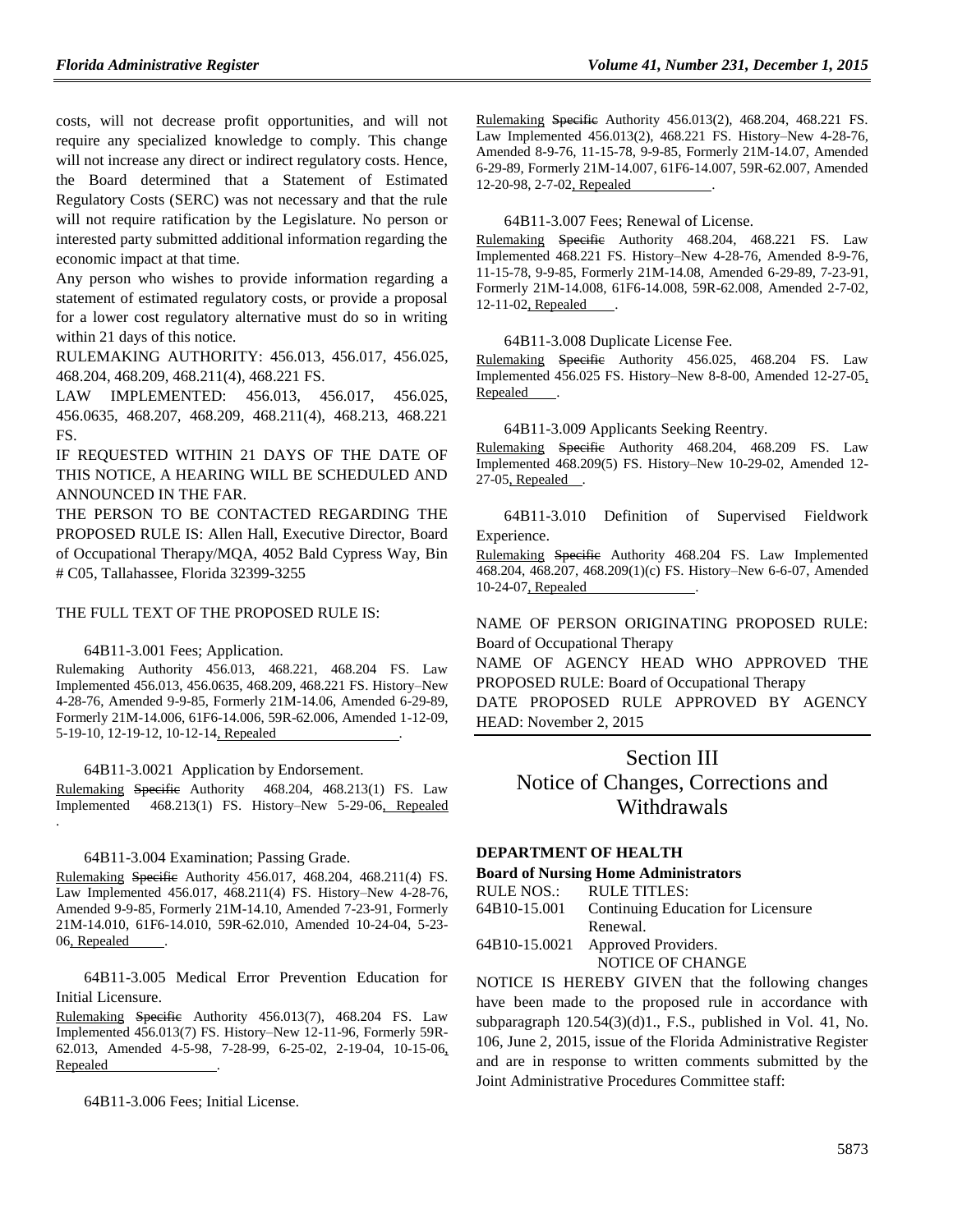64B10-15.001 Continuing Education for Licensure Renewal.

(1) through (8) No change.

(9) A licensee may obtain three (3) contact hours of continuing education credit in the area of risk management by attending one (1) full day of a Board meeting in compliance with the following:

(a) through (c) No change.

(10) A licensee who serves as a volunteer expert witness for the department in a disciplinary case shall receive three (3) contact hours of continuing education credit in the area of risk management.

(11) Former Board members who serve on probable cause panels shall receive three (3) contact hours of continuing education credit per meeting up to a maximum of twelve (12) contact hours of continuing education credit, in the area of risk management, for each full or partial biennium served on the probable cause panel.

(12) through (13) No change.

Rulemaking Authority 456.013(6),(7), 468.1685(1), 468.1715(3) FS. Law Implemented 456.013(6), 468.1715(3) FS. History–New 12-11- 80, Amended 2-20-83, 5-2-84, Formerly 21Z-15.01, Amended 12-31- 86, 2-26-89, 11-19-91, Formerly 21Z-15.001, 61G12-15.001, Amended 9-4-96, 10-20-96, 7-21-97, Formerly 59T-15.001, Amended 5-15-00, 11-4-02, 5-7-06, 4-8-07, 10-24-07, 10-11-10, 8-8-  $13, 2-10-14, \underline{\qquad}$ .

64B10-15.0021 Approved Providers.

(1) through (3) No change.

(4) Each approved continuing education provider is granted authority to offer continuing education courses.

 $(4)$ (5) No change.

 $(5)(6)$  A licensee seeking approval of a continuing education course shall submit to the Board the following information:

(a) Documentation that the continuing education course complies with the provisions of paragraphs  $(2)(a)-(h)$  above and Rrule 64B10-15.002, F.A.C., and date and time the course was offered or completed; or

(b) Submission of the course number if the program has previously been approved by the National Association of Long Term Care Administrator Boards (NAB) and has been determined to comply with the requirements of Rule 64B10- 15.002(10), F.A.C.

Rulemaking Authority 468.1685, 468.1725 FS. Law Implemented 456.1685(5), 468.1715, 468.1725 FS. History–New 2-20-83, Amended 7-31-84, Formerly 21Z-15.021, Amended 3-5-89, 3-15-90, Formerly 21Z-15.0021, 61G12-15.0021, 59T-15.0021, Amended 11- 15-99, 8-9-04, 3-14-06, 3-17-08,

The person to be contacted regarding the PROPOSED rule is: Anthony Spivey, Executive Director, Board of Nursing Home Administrators, 4052 Bald Cypress Way, Bin #C07, Tallahassee, Florida 32399-3257, (850)245-4393

# **[DEPARTMENT OF HEALTH](https://www.flrules.org/gateway/department.asp?id=64)**

**[School Psychology](https://www.flrules.org/gateway/organization.asp?id=313)** RULE NO.: RULE TITLE: [64B21-501.010](https://www.flrules.org/gateway/ruleNo.asp?id=64B21-501.010) Continuing Education Provider Fee NOTICE OF CORRECTION

Notice is hereby given that the following correction has been made to the proposed rule in Vol. 41 No. 218, November 9, 2015 issue of the Florida Administrative Register. The correction is as follows:

The Notice of Proposed Rule published on November 9, 2015, in the Florida Administrative Register (FAR) did not list the date of publication of the notice of rule development in FAR. The date of publication of the notice of rule development is September 2, 2015.

THE PERSON TO BE CONTACTED REGARDING THE PROPOSED RULE IS: Allen Hall, Executive Director, Department of Health, 4052 Bald Cypress Way, Bin #C05, Tallahassee, FL 32399-3255, (850)245-4444

> Section IV Emergency Rules

# **NONE**

Section V Petitions and Dispositions Regarding Rule Variance or Waiver

# [DEPARTMENT OF ENVIRONMENTAL PROTECTION](https://www.flrules.org/gateway/department.asp?id=62) RULE NO.: RULE TITLE:

[62-701.500](https://www.flrules.org/gateway/ruleNo.asp?id=62-701.500) Landfill Operation Requirements

The Department of Environmental Protection hereby gives notice that it has issued an order on November 24, 2015 closing the file on Aucilla Area Solid Waste Administration's Petition for a Waiver. The Petition was received on April 17, 2014. Notice of receipt of this Petition was published in the Florida Administrative Register on May 2, 2014. The petition requested a waiver from paragraph 62-701.500(7)(e), F.A.C., which requires that owners and operators of Class I landfills apply initial cover over waste to minimize blowing litter, odors, vectors and fires. No public comment was received. On November 3, 2015, the Department received from Petitioner a letter withdrawing its petition for a waiver. The Order closed the file number 14-0334.

A copy of the Order or additional information may be obtained by contacting Richard B. Tedder, P.E.,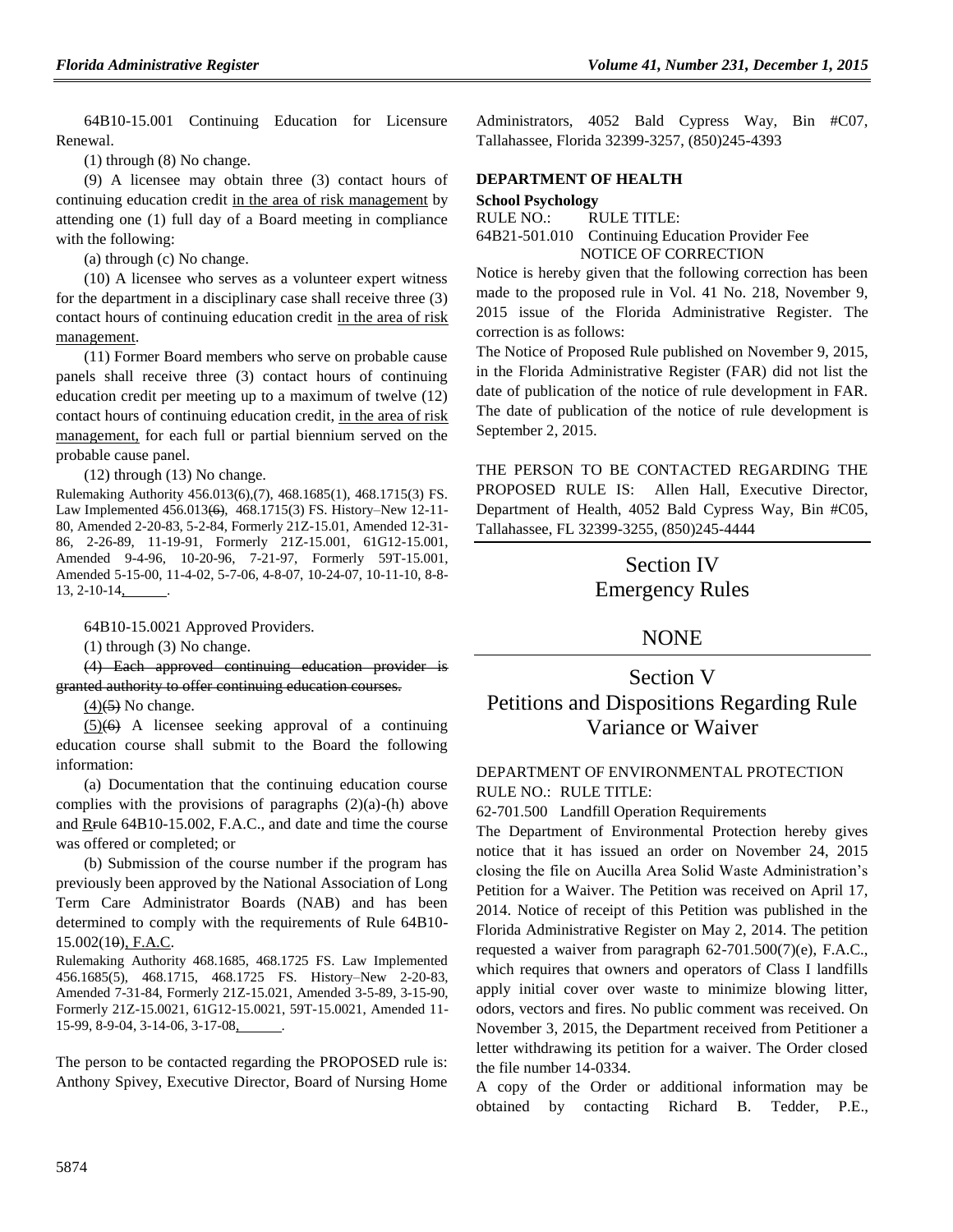Environmental Administrator, Department of Environmental Protection, Solid Waste Section, 2600 Blair Stone Road, Tallahassee. Florida 32399-2400. [richard.tedder@dep.state.fl.us,](mailto:richard.tedder@dep.state.fl.us) (850)245-8735.

# Section VI Notice of Meetings, Workshops and Public **Hearings**

# [DEPARTMENT OF STATE](https://www.flrules.org/gateway/department.asp?id=1)

[Division of Historical Resources](https://www.flrules.org/gateway/organization.asp?id=1)

The Department of State's Division of Historical Resources announces a public meeting to which all persons are invited.

DATE AND TIME: December 9, 2015, 9:00 a.m. to conclusion; meeting will be conducted by teleconference, members of the public may participate

PLACE: R.A. Gray Building, Room 307, 500 South Bronough Street, Tallahassee, Florida 32399-0250; teleconference: 1(888)670-3525, conference code: 7911101420#

GENERAL SUBJECT MATTER TO BE CONSIDERED: The Florida Historical Commission will hold its December meeting for the purposes of conducting commission business and assisting the Division of Historical Resources in carrying out the purposes, duties, and responsibilities of the division.

A copy of the agenda may be obtained by contacting Celeste Ivory at 1(800)847-7278 or [Celeste.Ivory@DOS.MyFlorida.com.](mailto:Celeste.Ivory@DOS.MyFlorida.com)

Pursuant to the provisions of the Americans with Disabilities Act, any person requiring special accommodations to participate in this workshop/meeting is asked to advise the agency at least 48 hours before the workshop/meeting by contacting Celeste Ivory at 1(800)847-7278. If you are hearing or speech impaired, please contact the agency using the Florida Relay Service, 1(800)955-8771 (TDD) or 1(800)955- 8770 (Voice).

If any person decides to appeal any decision made by the Board with respect to any matter considered at this meeting or hearing, he/she will need to ensure that a verbatim record of the proceeding is made, which record includes the testimony and evidence from which the appeal is to be issued.

For more information, you may contact Celeste Ivory at 1(800)847-7278 or [Celeste.Ivory@DOS.MyFlorida.com.](mailto:Celeste.Ivory@DOS.MyFlorida.com)

#### [DEPARTMENT OF AGRICULTURE AND CONSUMER](https://www.flrules.org/gateway/department.asp?id=5)  **[SERVICES](https://www.flrules.org/gateway/department.asp?id=5)**

The Florida State Fair Authority, Agricultural Committee announces a public meeting to which all persons are invited. DATE AND TIME: December 7, 2015, 10:30 a.m.

PLACE: Florida State Fairgrounds

GENERAL SUBJECT MATTER TO BE CONSIDERED: The meeting time has been changed from 9:30 a.m. to 10:30 a.m. This meeting was previously noticed in Vol. 41, No. 227, F.A.R., November 23, 2015.

A copy of the agenda may be obtained by contacting: Kathryn Powell at (813)627-4221.

Pursuant to the provisions of the Americans with Disabilities Act, any person requiring special accommodations to participate in this workshop/meeting is asked to advise the agency at least 2 days before the workshop/meeting by contacting: Kathryn Powell at (813)627-4221. If you are hearing or speech impaired, please contact the agency using the Florida Relay Service, 1(800)955-8771 (TDD) or 1(800)955-8770 (Voice).

For more information, you may contact: Kathryn Powell at (813)627-4221.

# [DEPARTMENT OF AGRICULTURE AND CONSUMER](https://www.flrules.org/gateway/department.asp?id=5)  **[SERVICES](https://www.flrules.org/gateway/department.asp?id=5)**

The Florida State Fair Authority, Environmental, Health & Safety Committee announces a public meeting to which all persons are invited.

DATE AND TIME: December 7, 2015, 11:30 a.m.

PLACE: Florida State Fairgrounds

GENERAL SUBJECT MATTER TO BE CONSIDERED: The meeting time has been changed from 10:30 a.m. to 11:30 a.m. This meeting was previously noticed in Vol. 41, No. 227, F.A.R., November 23, 2015.

A copy of the agenda may be obtained by contacting: Kathryn Powell at (813)627-4221.

Pursuant to the provisions of the Americans with Disabilities Act, any person requiring special accommodations to participate in this workshop/meeting is asked to advise the agency at least 2 days before the workshop/meeting by contacting: Kathryn Powell at (813)627-4221. If you are hearing or speech impaired, please contact the agency using the Florida Relay Service, 1(800)955-8771 (TDD) or 1(800)955-8770 (Voice).

For more information, you may contact: Kathryn Powell at (813)627-4221.

# [DEPARTMENT OF TRANSPORTATION](https://www.flrules.org/gateway/department.asp?id=14)

The FDOT announces a public meeting to which all persons are invited.

DATE AND TIME: December 7, 2015, 1:00 p.m.

PLACE: FODT District Office, Chipley, FL

GENERAL SUBJECT MATTER TO BE CONSIDERED: Access Management Review Committee meetings.

A copy of the agenda may be obtained by contacting: Kim Weaver, (850)330-1438.

Pursuant to the provisions of the Americans with Disabilities Act, any person requiring special accommodations to participate in this workshop/meeting is asked to advise the agency at least 1 day before the workshop/meeting by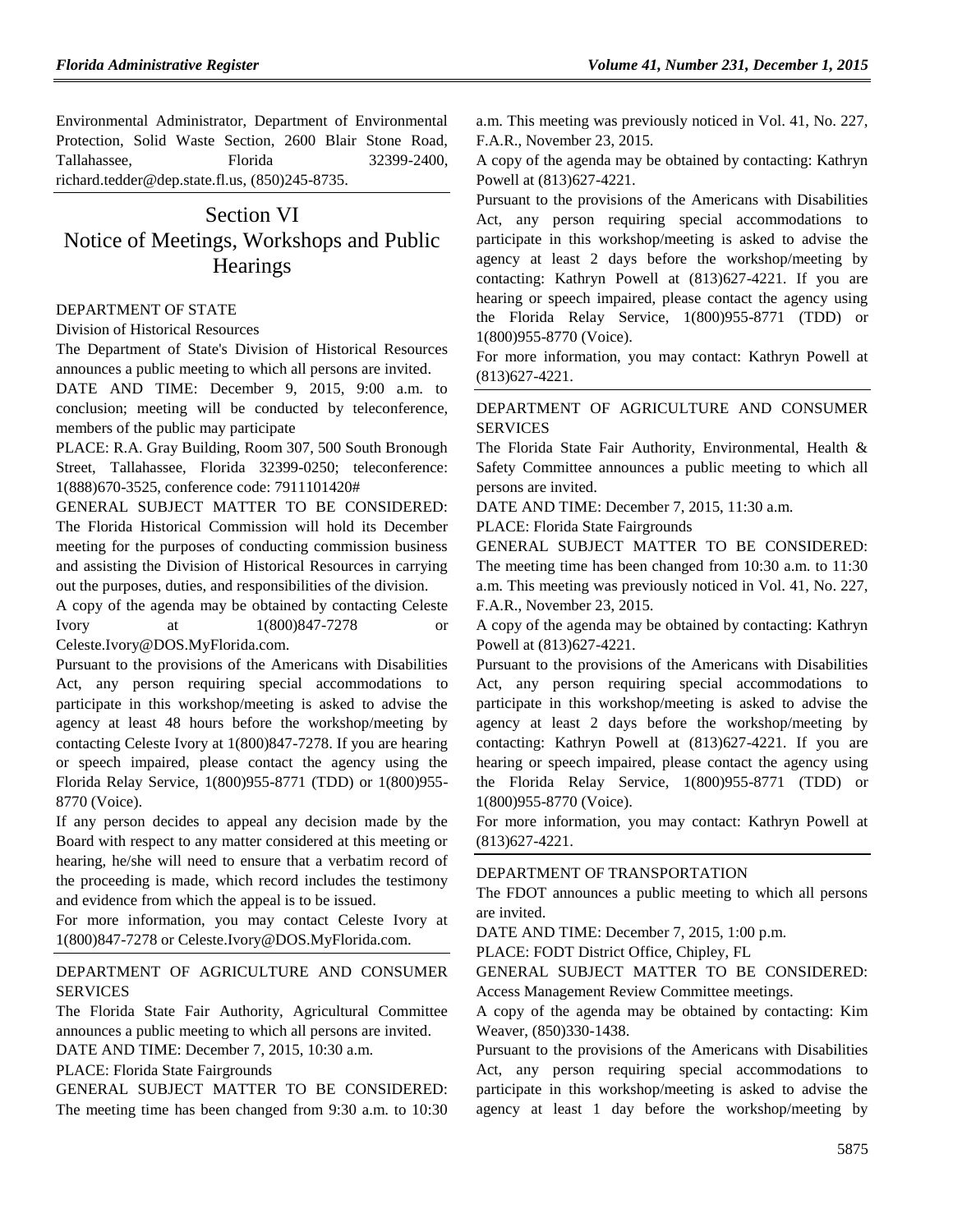contacting Kim Weaver, (850)330-1438. If you are hearing or speech impaired, please contact the agency using the Florida Relay Service, 1(800)955-8771 (TDD) or 1(800)955-8770 (Voice).

For more information, you may contact Kim Weaver, 1(850)330-1438.

# [DEPARTMENT OF TRANSPORTATION](https://www.flrules.org/gateway/department.asp?id=14)

The Florida Department Transportation announces a public meeting to which all persons are invited.

DATE AND TIME: December 9, 2015, 8:30 a.m.

PLACE: Florida Department of Transportation, Burns Building Auditorium, 605 Suwannee Street, Tallahassee, Florida 32399

GENERAL SUBJECT MATTER TO BE CONSIDERED: Bicycle and Pedestrian Partnership Council steering committee meeting.

This is a correction to notice number 16821757 posted November 30, 2015, in which the general subject matter was incorrect.

A copy of the agenda may be obtained by contacting: Paula San Gregorio, (850)414-4811.

Pursuant to the provisions of the Americans with Disabilities Act, any person requiring special accommodations to participate in this workshop/meeting is asked to advise the agency at least 2 days before the workshop/meeting by contacting: Paula San Gregorio. If you are hearing or speech impaired, please contact the agency using the Florida Relay Service, 1(800)955-8771 (TDD) or 1(800)955-8770 (Voice).

For more information, you may contact: Paula San Gregorio, (850)414-4811.

# [REGIONAL PLANNING COUNCILS](https://www.flrules.org/gateway/department.asp?id=29)

[Southwest Florida Regional Planning Council](https://www.flrules.org/gateway/organization.asp?id=65)

The Southwest Florida Regional Planning Council/Interlocal Agreement Committee announces a public meeting to which all persons are invited.

DATE AND TIME: December 10, 2015, 11:00 a.m.

PLACE: Southwest Florida Regional Planning Council, 1400 Colonial Boulevard, Suite 1, Fort Myers, FL

GENERAL SUBJECT MATTER TO BE CONSIDERED: Meeting of the SWFRPC's Interlocal Agreement & Bylaws Committee.

A copy of the agenda may be obtained by contacting: Margaret Wuerstle at [mwuerstle@swfrpc.org](mailto:mwuerstle@swfrpc.org) or (239)938- 1813.

Pursuant to the provisions of the Americans with Disabilities Act, any person requiring special accommodations to participate in this workshop/meeting is asked to advise the agency at least 48 hours before the workshop/meeting by contacting: SWFRPC Offices at (239)938-1813. If you are hearing or speech impaired, please contact the agency using the Florida Relay Service, 1(800)955-8771 (TDD) or 1(800)955-8770 (Voice).

If any person decides to appeal any decision made by the Board with respect to any matter considered at this meeting or hearing, he/she will need to ensure that a verbatim record of the proceeding is made, which record includes the testimony and evidence from which the appeal is to be issued.

For more information, you mayvisit the SWFRPC's website at [www.swfrpc.org.](http://www.swfrpc.org/)

[WATER MANAGEMENT DISTRICTS](https://www.flrules.org/gateway/department.asp?id=40)

[South Florida Water Management District](https://www.flrules.org/gateway/organization.asp?id=124)

The South Florida Water Management District announces two public meetings.

DATES AND TIMES: Wednesday, December 9, 2015, 3:00 p.m., Project & Lands Committee meeting; Thursday, December 10, 2015, 9:00 a.m., Governing Board meeting

PLACE: SFWMD Headquarters, B-1 Building, 3301 Gun Club Road, West Palm Beach, Florida 33406

All or part of these meetings may be conducted as a teleconference in order to permit maximum participation by Governing Board members. The Governing Board may take official action at the meetings on any item appearing on the agenda and on any item that is added to the agenda as a result of a change to the agenda approved by the presiding officer of the meeting pursuant to Section 120.525, Florida Statutes.

GENERAL SUBJECT MATTER TO BE CONSIDERED: Governing Board to discuss and consider District business, including regulatory and non-regulatory matters.

Copies of the agendas may be obtained by contacting Brenda Low, (561)682-6805, [https://www.sfwmd.gov,](https://www.sfwmd.gov/) seven days prior to the meeting.

Pursuant to the provisions of the Americans with Disabilities Act, any person requiring special accommodations to participate in this workshop/meeting is asked to advise the agency at least 5 days before the workshop/meeting by contacting: Brenda Low, (561)682-6805. If you are hearing or speech impaired, please contact the agency using the Florida Relay Service, 1(800)955-8771 (TDD) or 1(800)955-8770 (Voice).

If any person decides to appeal any decision made by the Board with respect to any matter considered at these meetings or hearings, he/she will need to ensure that a verbatim record of the proceeding is made, which record includes the testimony and evidence from which the appeal is to be issued.

For more information, you may contact: Brenda Low at (561)682-6805 or [blow@sfwmd.gov.](mailto:blow@sfwmd.gov)

[COMMISSION FOR THE TRANSPORTATION](https://www.flrules.org/gateway/department.asp?id=41)  [DISADVANTAGED](https://www.flrules.org/gateway/department.asp?id=41)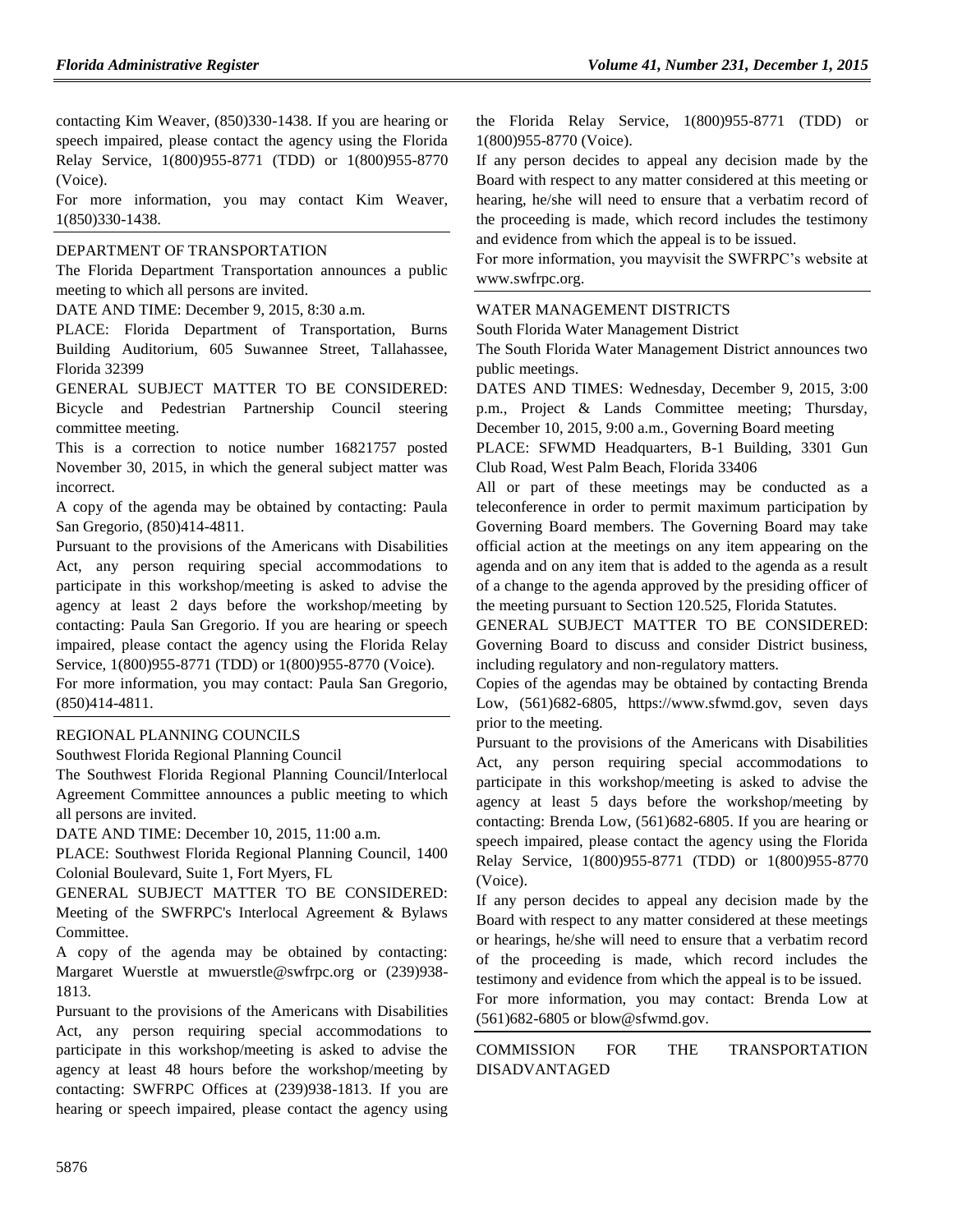The Commission for the Transportation Disadvantaged announces a telephone conference call to which all persons are invited.

DATE AND TIME: December 18, 2015, 9:00 a.m.

PLACE: Commission Headquarters, 2740 Centerview Drive, Suite 1A, Tallahassee, Florida 32301

GENERAL SUBJECT MATTER TO BE CONSIDERED: To discuss regular Commission business.

A copy of the agenda may be obtained by contacting: Emily Enfinger, 605 Suwannee Street, MS-49, Tallahassee, Florida 32399, (850)410-5700, 1(800)983-2435.

Pursuant to the provisions of the Americans with Disabilities Act, any person requiring special accommodations to participate in this workshop/meeting is asked to advise the agency at least 7 days before the workshop/meeting by contacting: Emily Enfinger, 605 Suwannee Street, MS-49, Tallahassee, Florida 32399, (850)410-5700, 1 (800)983-2435. If you are hearing or speech impaired, please contact the agency using the Florida Relay Service, 1(800)955-8771 (TDD) or 1(800)955-8770 (Voice).

# [DEPARTMENT OF HEALTH](https://www.flrules.org/gateway/department.asp?id=64)

[Board of Podiatric Medicine](https://www.flrules.org/gateway/organization.asp?id=309)

The Board of Podiatric Medicine Probable Cause Panel announces a telephone conference call to which all persons are invited.

DATE AND TIME: Friday, December 18, 2015, 8:00 a.m.

PLACE: Department of Health, 4042 Bald Cypress Way, Tallahassee, Florida 32399-3257; telephone conference: 1(888)670-3525, participant code: 7342425515

GENERAL SUBJECT MATTER TO BE CONSIDERED: For cases previously heard by the panel.

A copy of the agenda may be obtained by contacting: Edith Rogers at [edith.rogers@flhealth.gov](mailto:edith.rogers@flhealth.gov) or by visiting the following website:

[http://floridaspodiatricmedicine.gov/meeting-information/.](http://floridaspodiatricmedicine.gov/meeting-information/)

Pursuant to the provisions of the Americans with Disabilities Act, any person requiring special accommodations to participate in this workshop/meeting is asked to advise the agency at least 7 days before the workshop/meeting by contacting: Edith Rogers at [edith.rogers@flhealth.gov.](mailto:edith.rogers@flhealth.gov) If you are hearing or speech impaired, please contact the agency using the Florida Relay Service, 1(800)955-8771 (TDD) or 1(800)955-8770 (Voice).

If any person decides to appeal any decision made by the Board with respect to any matter considered at this meeting or hearing, he/she will need to ensure that a verbatim record of the proceeding is made, which record includes the testimony and evidence from which the appeal is to be issued.

For more information, you may contact: Edith Rogers at [edith.rogers@flhealth.gov.](mailto:edith.rogers@flhealth.gov)

#### [DEPARTMENT OF HEALTH](https://www.flrules.org/gateway/department.asp?id=64)

[Division of Emergency Preparedness and Community Support](https://www.flrules.org/gateway/organization.asp?id=832) The Department of Health announces a public meeting to which all persons are invited.

DATE AND TIME: December 11, 2015, 8:30a.m., Eastern Standard Time

PLACE: Hampton Inn & Suites Clermont, 2200 East Highway 50, Clermont, FL 34711, Ph: (352)536-6600

GENERAL SUBJECT MATTER TO BE CONSIDERED: This will be the first EMSC Advisory Committee meeting for the 2015-2017 EMSC Advisory Committee term new members.

A copy of the agenda may be obtained by contacting: Bonnie Anderson, EMSC Program Manager, (850)245-4440, Ext. 2686, Bonnie.Anderson@flhealth.gov.

Pursuant to the provisions of the Americans with Disabilities Act, any person requiring special accommodations to participate in this workshop/meeting is asked to advise the agency at least 2 days before the workshop/meeting by contacting: Bonnie Anderson, EMSC Program Manager, (850)245-4440, Ext. 2686, Bonnie.Anderson@flhealth.gov. If you are hearing or speech impaired, please contact the agency using the Florida Relay Service, 1(800)955-8771 (TDD) or 1(800)955-8770 (Voice).

For more information, you may contact: Bonnie Anderson, EMSC Program Manager, (850)245-4440, Ext. 2686, Bonnie.Anderson@flhealth.gov.

# [HDR, INC.](https://www.flrules.org/gateway/organization.asp?id=842)

The Florida Department of Transportation - District One announces a public meeting to which all persons are invited.

DATE AND TIME: Tuesday, December 15, 2015, 5:00 p.m. – 700 p.m.

PLACE: Realtor Association of Sarasota and Manatee, 2320 Cattlemen Road, Sarasota, FL 34232

GENERAL SUBJECT MATTER TO BE CONSIDERED: The Florida Department of Transportation (FDOT), District One, is holding a public meeting regarding proposed changes to design plans for improvements to Interstate 75 (I-75) from south of Bee Ridge Road to south of Fruitville Road in Sarasota County. The meeting will focus on changes to the proposed design plans for the I-75/Bee Ridge Road interchange.

In 2011, the Federal Highway Administration approved a preferred alternative from the Project Development and Environmental (PD&E) study of I-75 from south of SR 681 to north of University Parkway in Sarasota and Manatee counties. At the I-75/Bee Ridge Road interchange, the preferred alternative maintained the existing partial cloverleaf interchange but added turn lanes on the northbound and southbound I-75 off-ramps. The preferred alternative also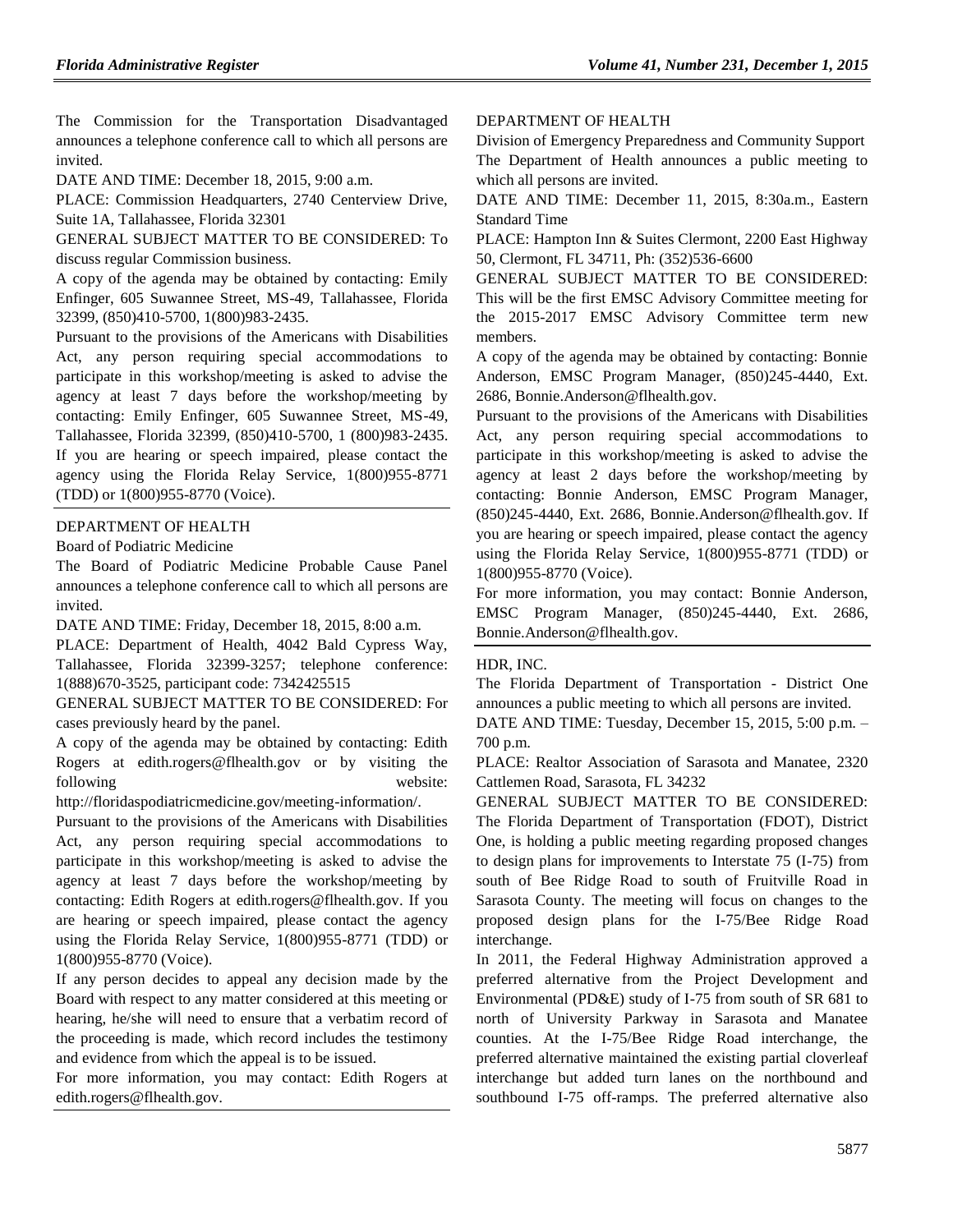included widening of Bee Ridge Road from four to six lanes in each direction and the adding turn lanes at the Bee Ridge Road/Cattlemen Road intersection.

During the design phase, traffic simulations indicated that the preferred alternative would result in excessive delay and queuing. To address this issue, FDOT developed a modified design proposal that includes reconstructing I-75 at the Bee Ridge Road interchange from the existing diamond configuration to a hybrid diverging diamond interchange (DDI) and southbound diversion ramp. FDOT would also rebuild the Bee Ridge Road at Cattlemen Road intersection to a continuous flow intersection (CFI). The hybrid DDI, southbound diversion ramp, and CFI work in conjunction to accommodate the traffic at I-75/Bee Ridge Road interchange and the Bee Ridge Road/Cattlemen Road intersection, which are in very close proximity to each other. The proposed design plans continue to include widening of I-75 from south of Bee Ridge Road to south of Fruitville Road and widening of about one mile of Bee Ridge Road.

FDOT will hold a public meeting to review the proposed modifications to the approved PD&E study preferred alternative and to receive public comment. The proposed design and project-related materials will be on display and FDOT representatives will be available to answer questions and discuss the project informally.

There is no agenda for this meeting. The meeting will be an open house format.

Pursuant to the provisions of the Americans with Disabilities Act, any person requiring special accommodations to participate in this workshop/meeting is asked to advise the agency at least 7 days before the workshop/meeting by contacting: Shelly Smith, Title VI Coordinator, Florida Department of Transportation, District One, 801 N. Broadway Avenue, S-1-10 Bartow, FL 33830, (863)519-2761, [shelly.smith@dot.state.fl.us.](mailto:shelly.smith@dot.state.fl.us) If you are hearing or speech impaired, please contact the agency using the Florida Relay Service, 1(800)955-8771 (TDD) or 1(800)955-8770 (Voice).

For more information, you may contact: Kevin Ingle, Florida Department of Transportation, District One, (863)519-2740, [kevin.ingle@dot.state.fl.us.](mailto:kevin.ingle@dot.state.fl.us)

Additional information about the project can also be found on the project website, [www.swflroads.com/i75/beeridgerdtofruitvillerd.](http://www.swflroads.com/i75/beeridgerdtofruitvillerd)

Section VII Notice of Petitions and Dispositions Regarding Declaratory Statements

NONE

# Section VIII Notice of Petitions and Dispositions Regarding the Validity of Rules

Notice of Petition for Administrative Determination has been filled with the Division of Administrative Hearings on the following rules:

# **NONE**

Notice of Disposition of Petition for Administrative Determination has been filled with the Division of Administrative Hearings on the following rules:

# NONE

Section IX Notice of Petitions and Dispositions Regarding Non-rule Policy Challenges

# NONE

Section X Announcements and Objection Reports of the Joint Adminstrative Procedures **Committee** 

# NONE

Section XI Notices Regarding Bids, Proposals and Purchasing

# NONE

# Section XII Miscellaneous

# [AGENCY FOR HEALTH CARE ADMINISTRATION](https://www.flrules.org/gateway/department.asp?id=59) [Certificate of Need](https://www.flrules.org/gateway/organization.asp?id=188)

# EXEMPTION

The Agency for Health Care Administration approved the following exemption on November 23, 2015 pursuant to Section 408.036(3), Florida Statutes:

ID #E150045 District: 4-3 (Duval County)

Facility/Project: Taylor Care Center

Applicant: The Fannie E. Taylor Home for the Aged-Taylor Manor, Inc.